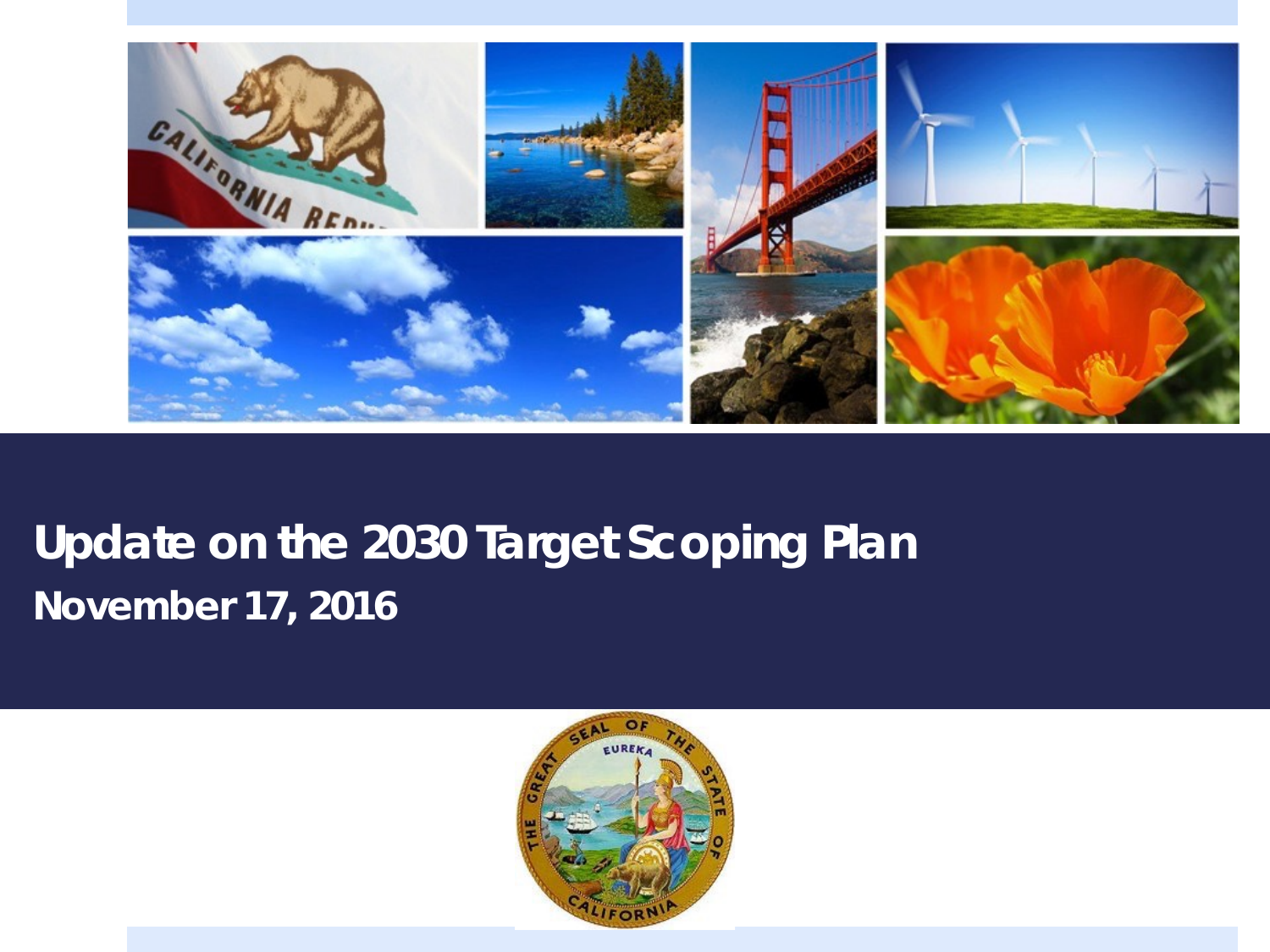# **Outline**

- **D** 2030 Target Scoping Plan Overview
- **D** Climate Change and Public Health
- **D** Natural and Working Lands
- **Parice Act Article Findings Policy Scenario Evaluations**
- **L** Local Action
- **Next Steps**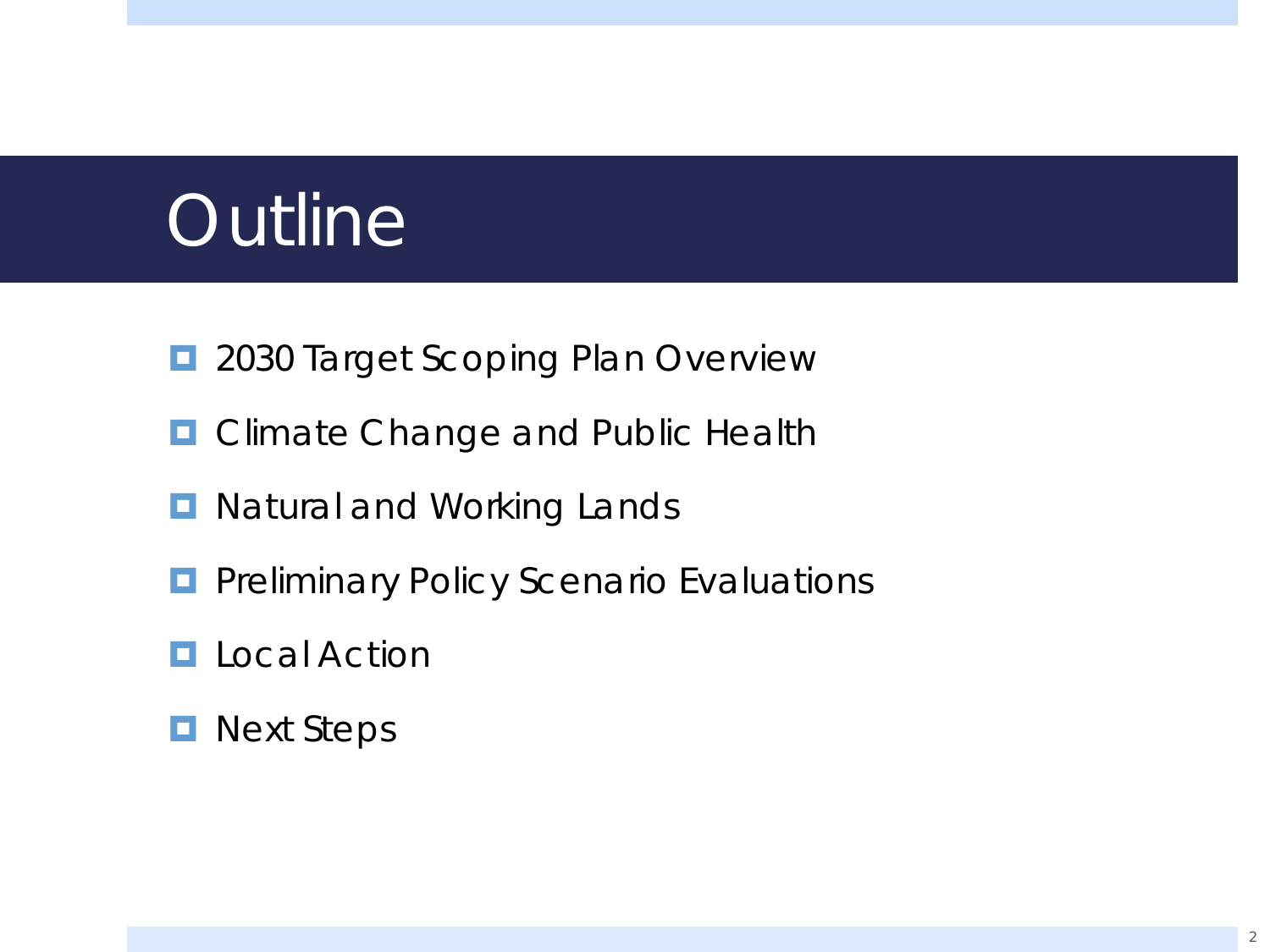# Directives and Legislation

- **E** Scoping Plan required by Assembly Bill 32
- Executive Order B-30-15
	- Establishes midterm greenhouse gas (GHG) emissions reduction target of 40% below 1990 levels by 2030
	- Update the AB 32 Scoping Plan to incorporate the 2030 greenhouse gas target
- Senate Bill 32 (SB32) codifies 2030 midterm GHG target
- $\Box$  AB 197
	- **Consider the social costs of GHG reductions**
	- Prioritize measures resulting in direct emission reductions
	- Follow existing AB 32 requirements—including considering costeffectiveness and minimizing leakage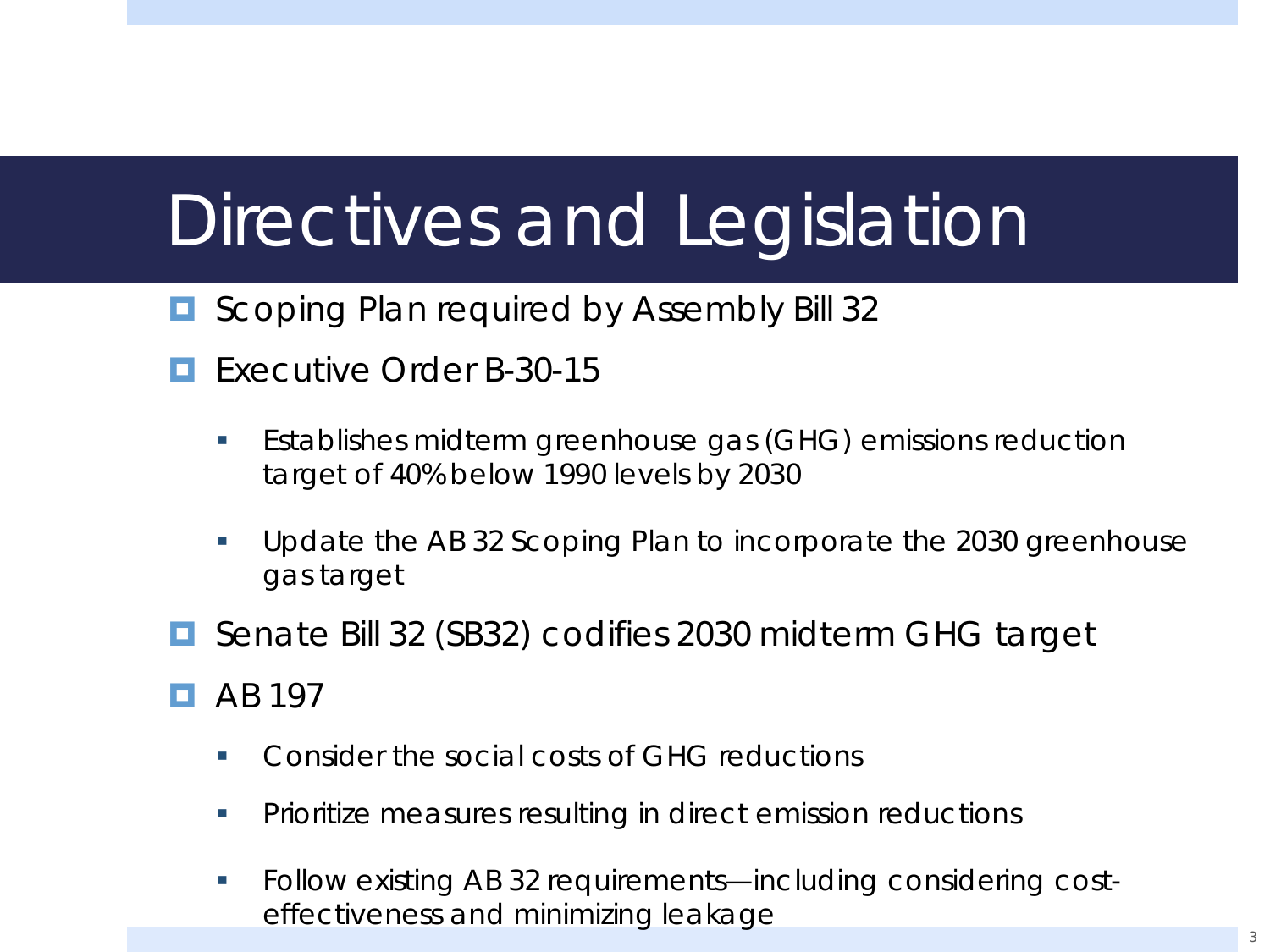# Objectives for Scoping Plan

- Achieve 2030 target
- **P** Provide direct GHG emissions reductions
- **<u>E</u>** Minimize emissions leakage
- Facilitate sub-national and national collaboration
- Support cost-effective and flexible compliance
- Support US EPA Clean Power Plan
- Support climate investment for programs in disadvantaged communities
- $\Box$  Provide air quality co-benefits
- Protect public health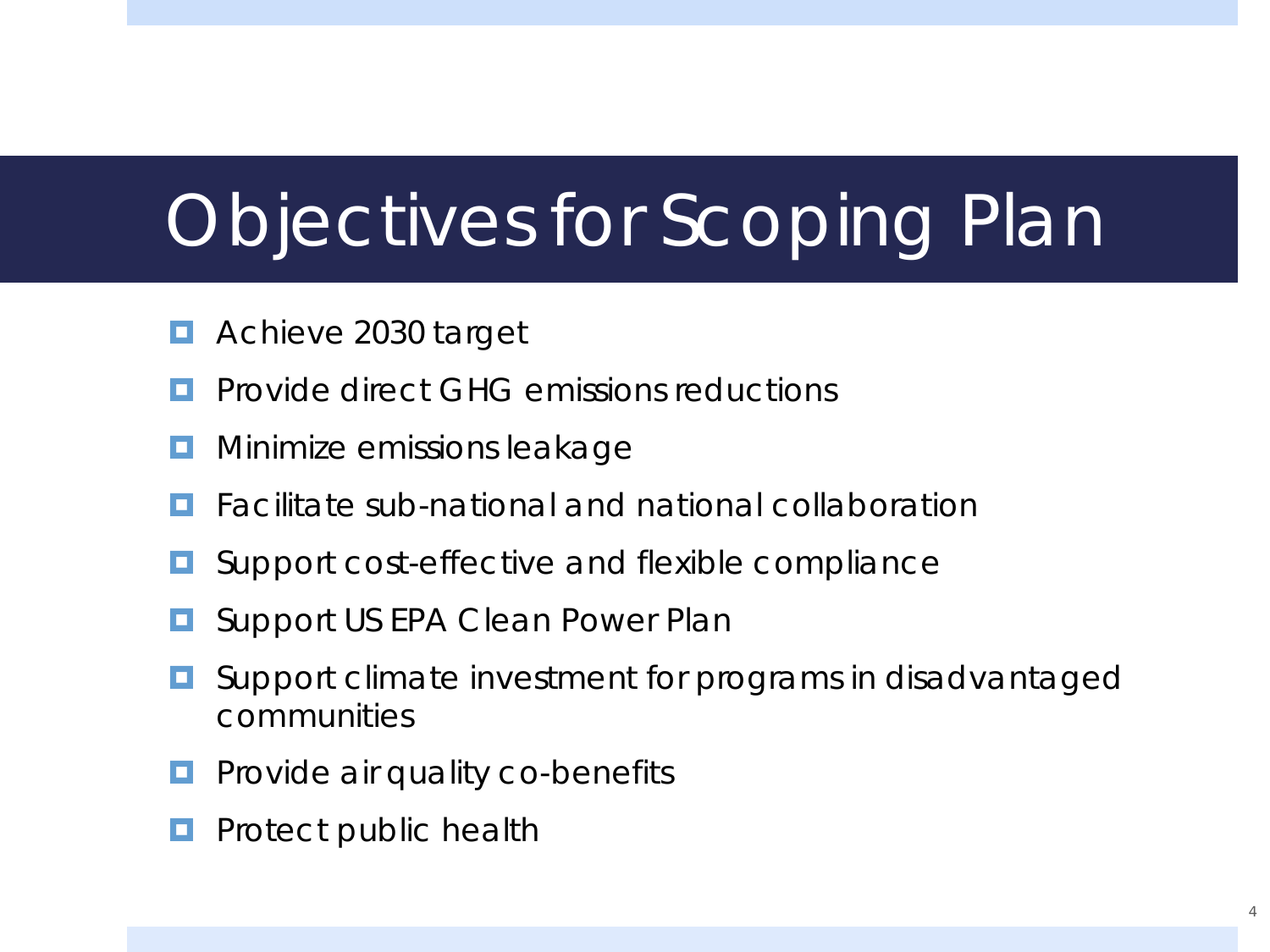## Climate Change & Public Health

- **□** Climate change impacts everyone, but most vulnerable will suffer the most
	- **Amplifies existing health risks**
- Addressing climate change impact inequities
	- Climate investments to promote economic development and health equity
	- **Supporting access to clean technology**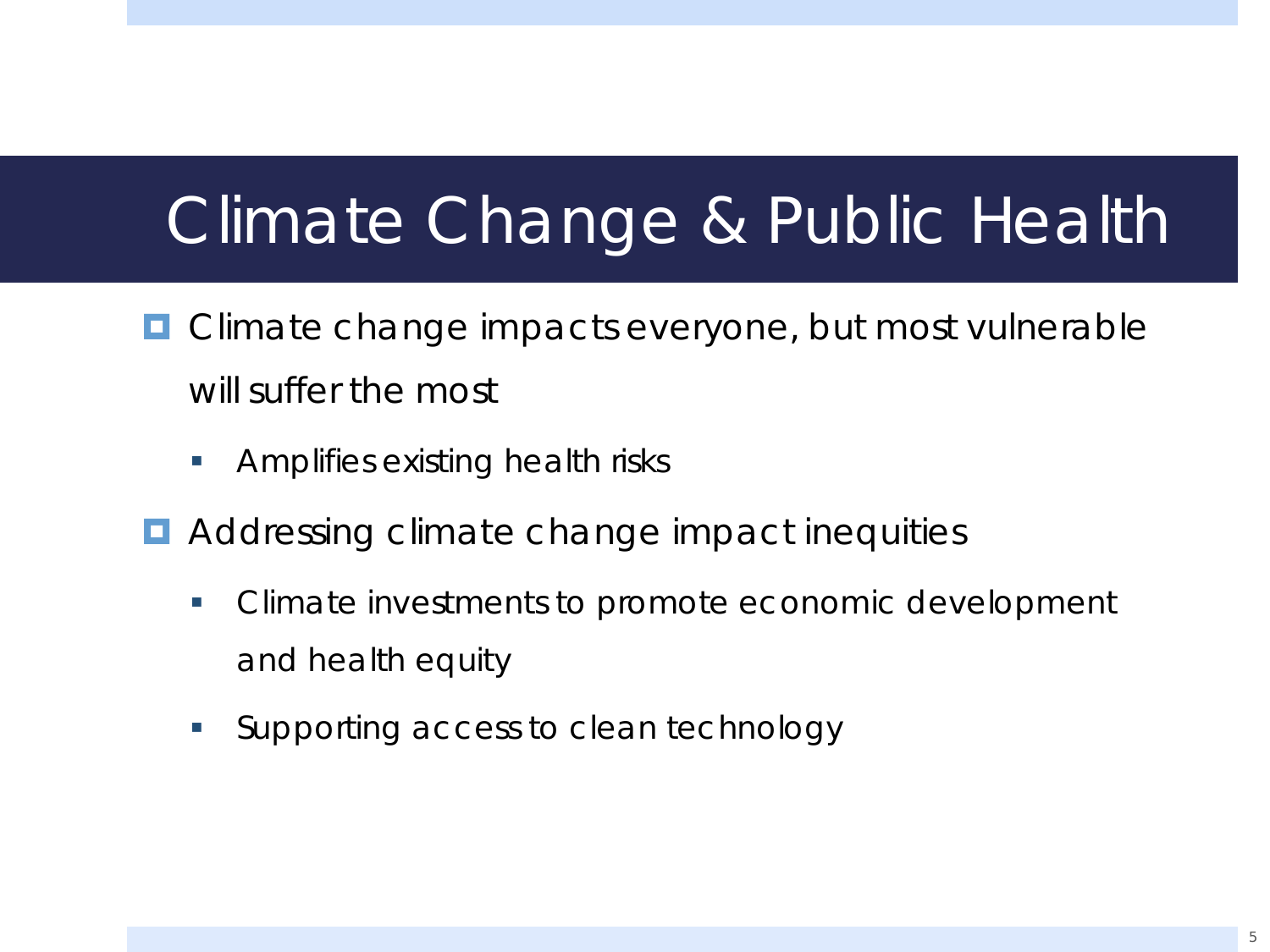## GHG Emission Sources by Sector

Note:

- **Natural & Working Lands** (NWL) are **not** included in the scope of the statewide limit
- ~898 MMT carbon in "live stocks" –forests, grasses, scrub
- NWL sector will be evaluated in this Scoping Plan with modeling analyses and inventory updates

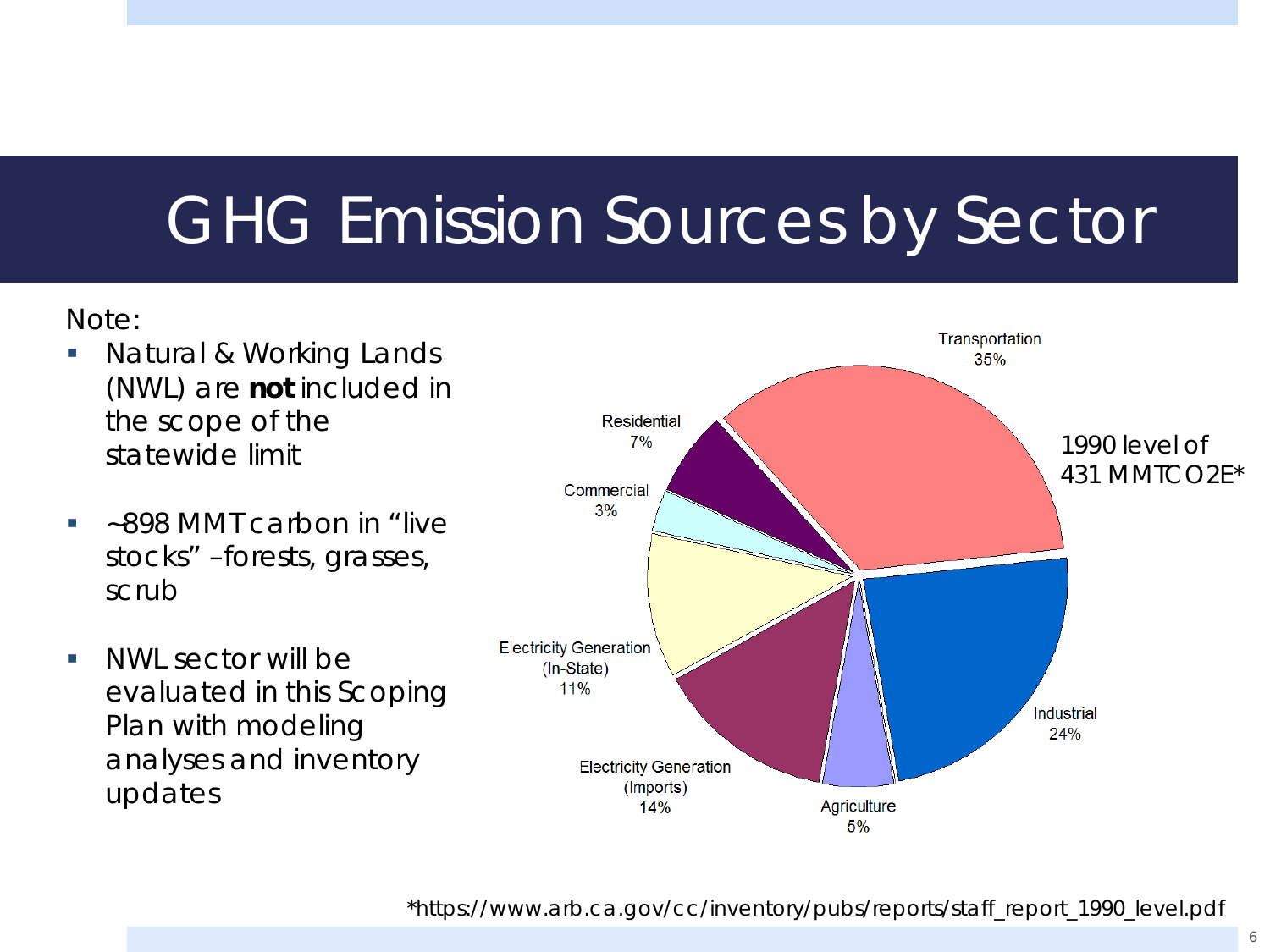### California GHG Inventory Progress to Date

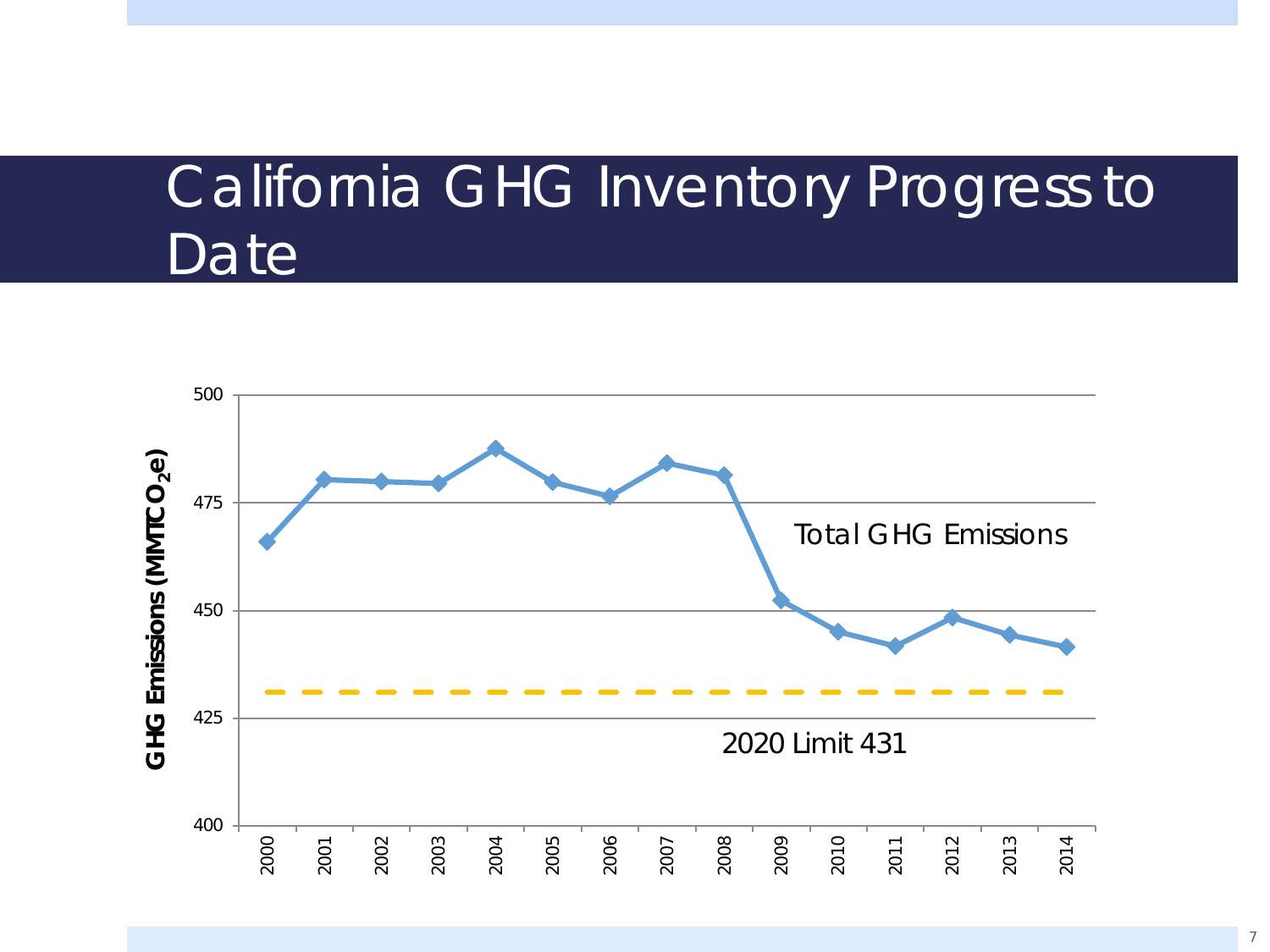# Natural & Working Lands

- **G** Goals: Manage California's Natural and Working Lands, including *greenspace in urban and other built environments and state waters, to be a net sink of carbon through 2030 and beyond.*
- Expand the scope of lands (and waters) targeted for carbon sequestration
- **New ARB NWL Inventory**
- **D** NWL Modeling
	- Define and measure the "business as usual" case for land-based carbon sequestration and GHG emissions
	- I Identify and assess land use and management or restoration treatments that are expected to secure or increase carbon sequestration rates
- Identify and pursue implementation pathways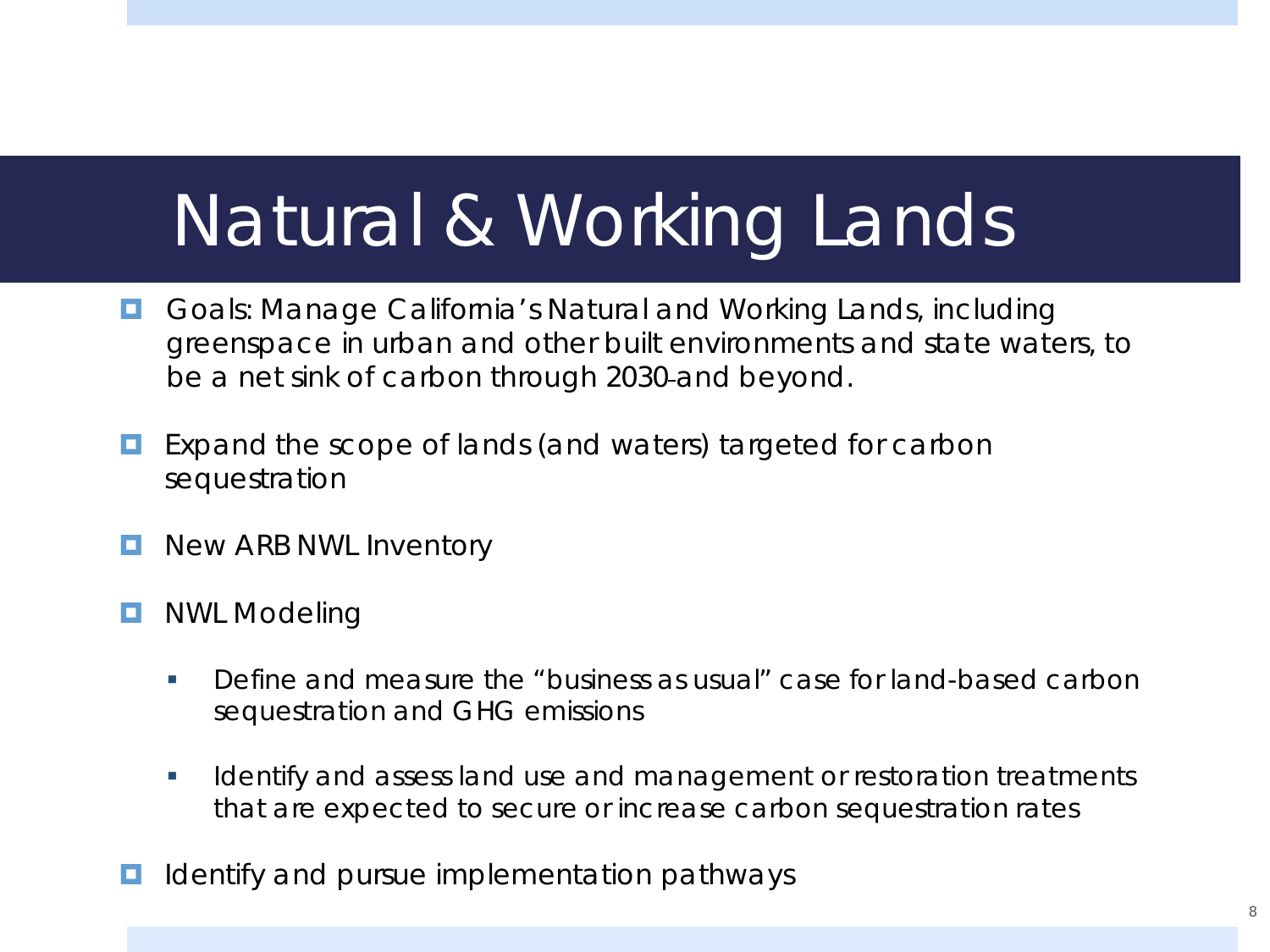# Role of Models in the Scoping Plan

#### **Role of Models**

- $\Box$  Help analyze GHG impacts of policies and technology, including future projections
- **Help understand cost impacts of different policies**
- $\Box$  Several models exist to support these types of analyses

#### **PATHWAYS**

- Estimates GHG reductions and direct technology, energy, and fuel costs of the scenarios
- Integrated economic and energy sectors to reflect interactive effects

#### **REMI**

- **D** Models the economic impact of GHG reduction scenarios on the California economy
- **U** Uses technology and fuel costs from PATHWAYS as an input
- **E** Estimates the indirect and induced impacts of GHG reduction scenarios
- **Provides estimates of impact of scenarios on industrial sectors, individuals, and** overall California economy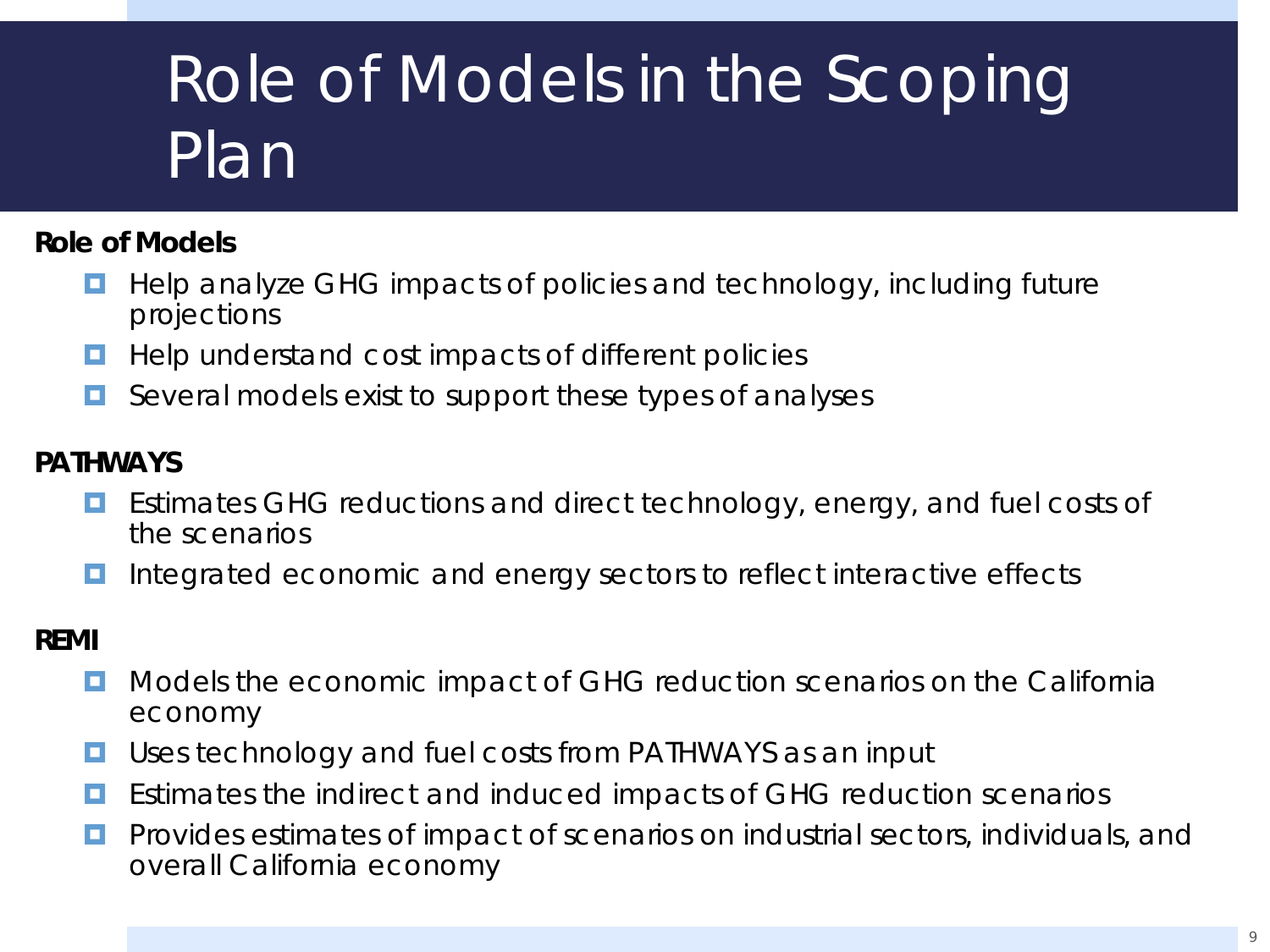### Updated Reference Scenario

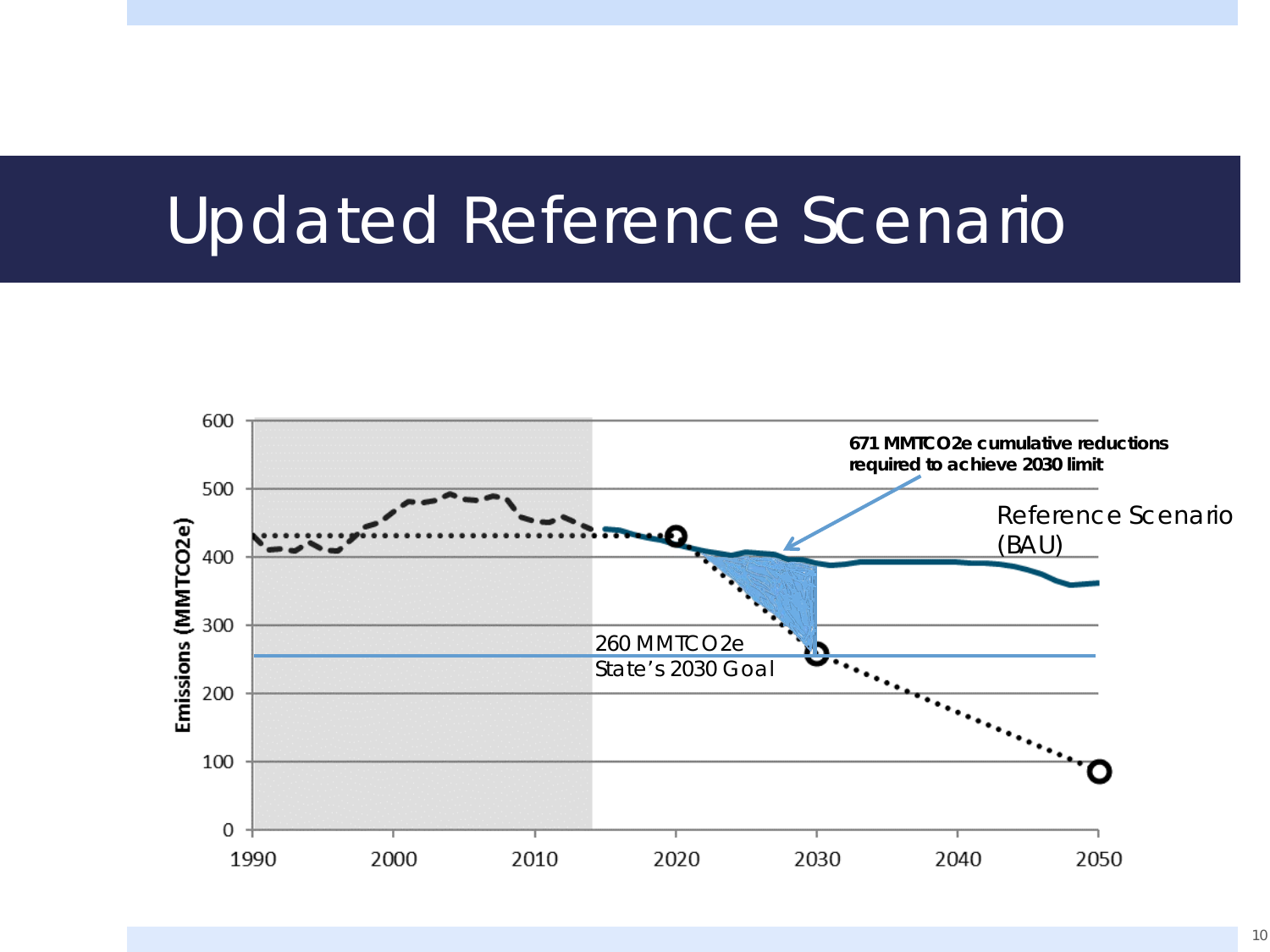# 2030 Target

- SB 32 2030 target is 260 MMTCO2e
- The 671 MMTCO2e reflects the estimated cumulative reductions needed between 2021 and 2030 to achieve the 2030 target
- **E** Cumulative reductions over time complement the 2030 target as they provide a means to track progress of mitigation measures
	- **Performance of individual measures changes over time**
	- Provides more analysis flexibility than just a snap shot of a single year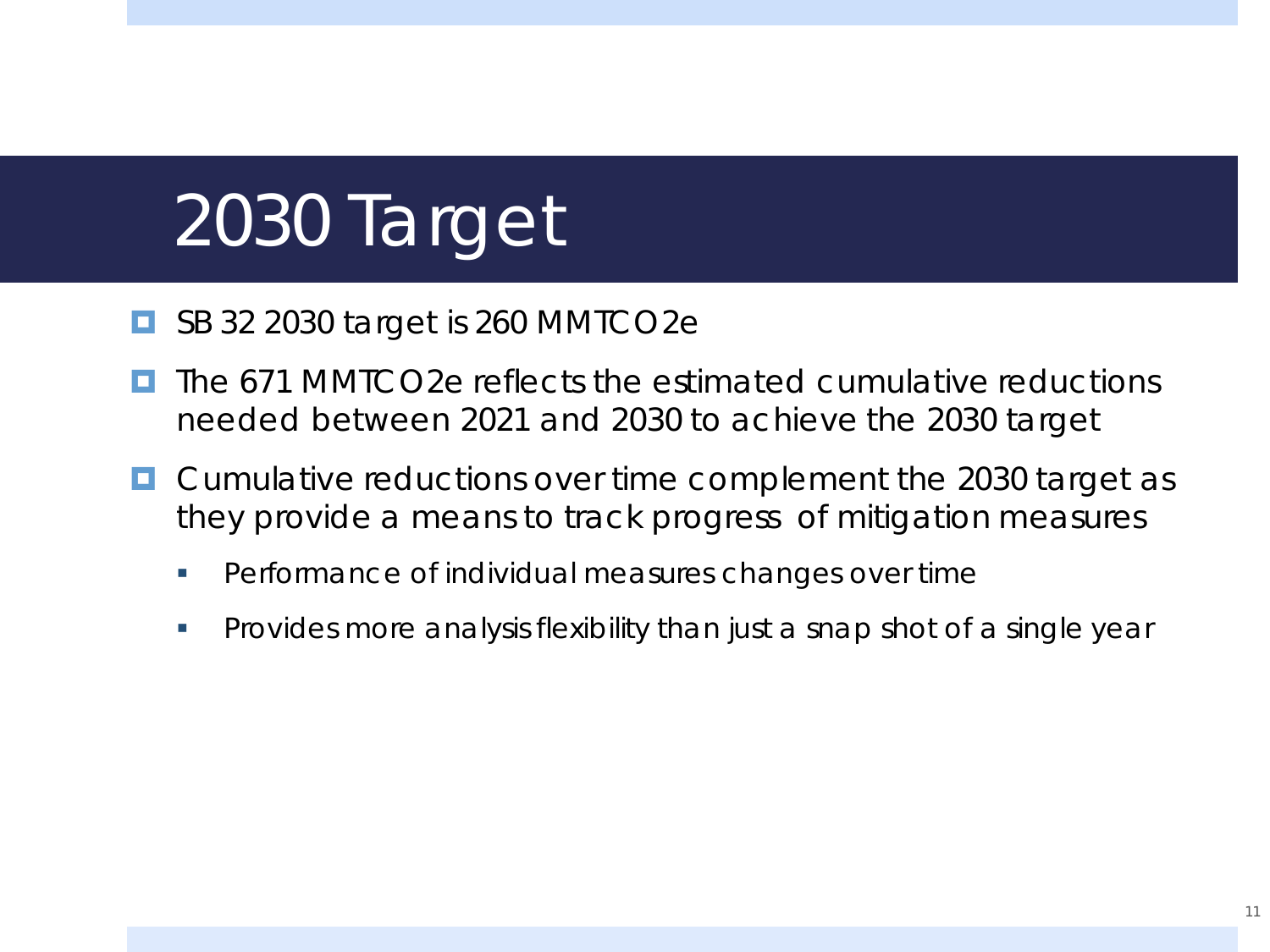## 2030 Baseline Policies and **Measures**

- 2030 baseline policies and measures do not achieve the 2030 target of 260 MMTCO2e
- $\blacksquare$  2030 GHG emissions estimated to be ~301 MMTCO2e for baseline policies and measures
	- **SB 350-increase renewable energy and energy efficiency**
	- SB 1383/Short-Lived Climate Pollutant Plan
	- SB 375 support sustainable community development
	- Mobile Source Strategy- help State achieve its federal and state air quality standards
	- Low Carbon Fuel Standard
	- **Sustainable Freight Action Plan**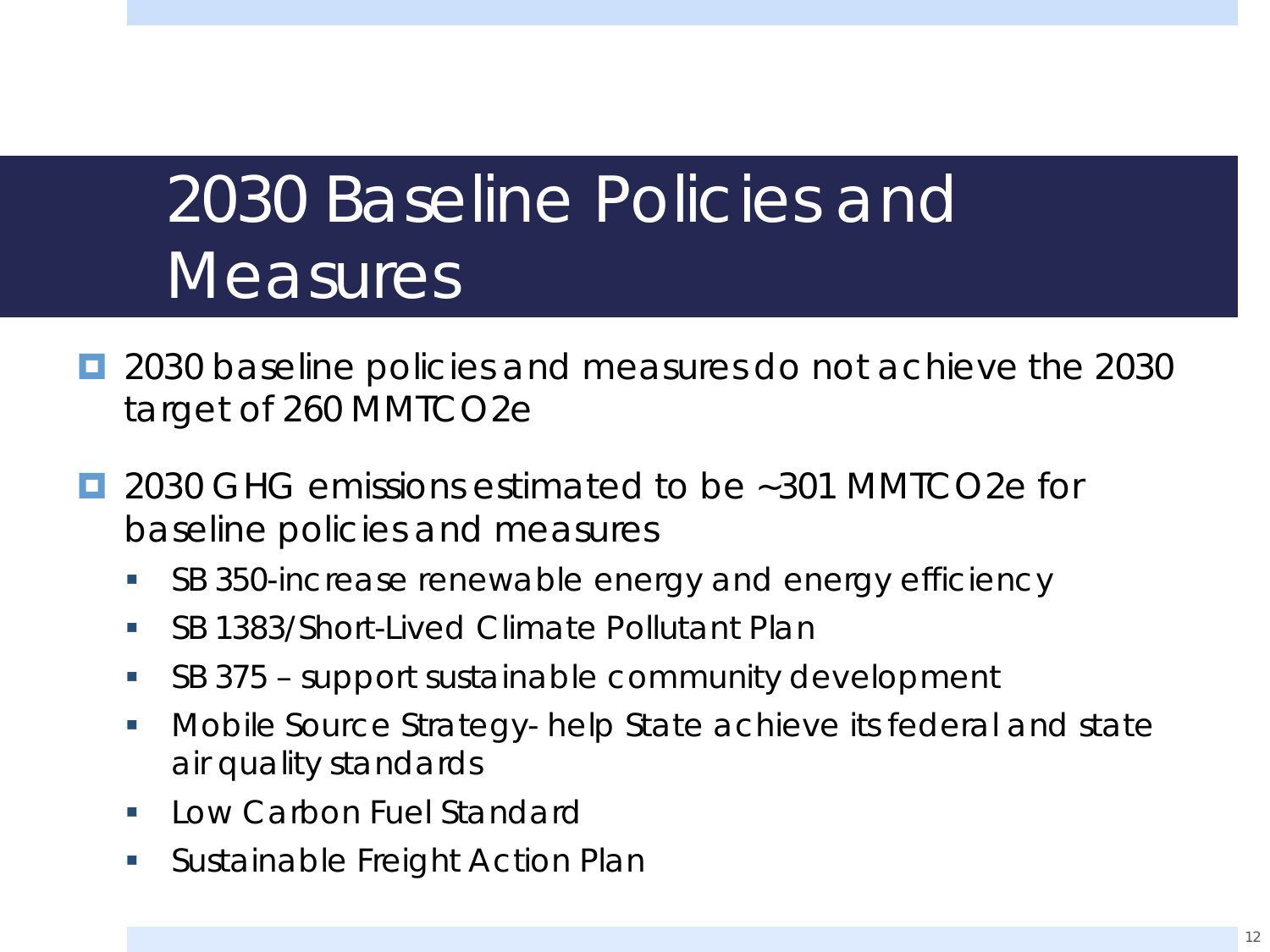# Closing the Gap

- **D** Consider legislative direction and Scoping Plan objectives
- **Potential options to fill remaining gap:** 
	- **Enhance and extend existing programs**
	- **New policies and regulations**
- **E** Fyaluated three draft scenarios
	- All three scenarios rely on a mix of measures
	- Scoping plan scenario (Cap-and-Trade)
	- No Cap-and-Trade (Alternative 1)
	- Carbon Tax (Alternative 2)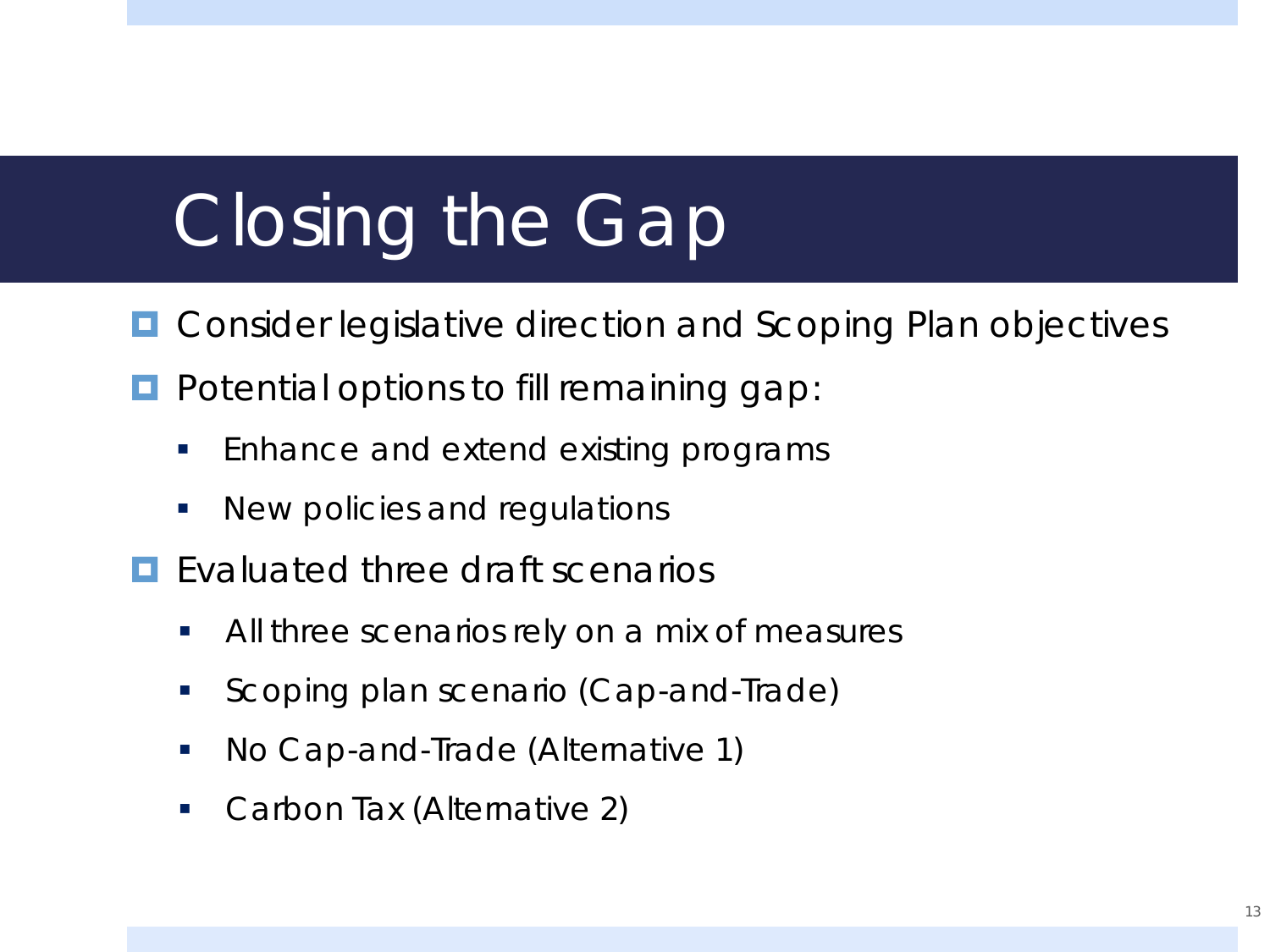# Draft Scoping Plan Policy Scenario

**E** 2030 Baseline Policies and Measures

**Plus:**

- **D** New Refinery Efficiency Measure for All Facilities in the Sector
	- **Fewer GHG emissions per barrel of a refined product**
	- **Estimated to achieve 20 percent GHG reductions by 2030**

**Post-2020 Cap-and-Trade Program**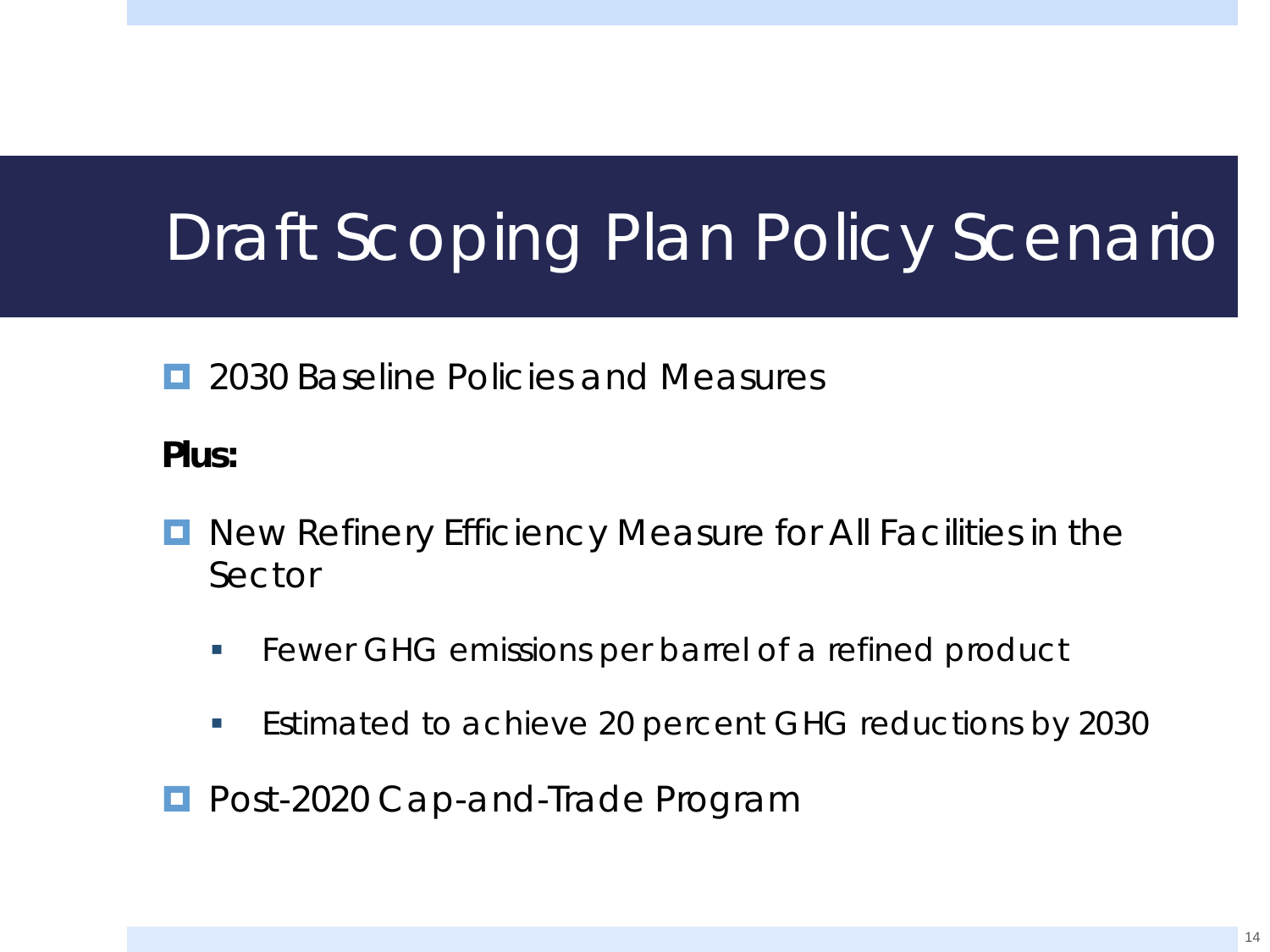## Alternative 1(No Cap-and-Trade)

- **Enhanced** 2030 Baseline Policies and Measures
- **Enhanced** Refinery Efficiency Measure for All Facilities in the Sector
	- 30 percent GHG reduction by 2030
- **D** New Efficiency Measure: Industrial Sector Measures for All Facilities in the Sectors
	- 25 percent GHG reduction by 2030
- **D** New Incentive Measure: Early retirement and replacement of older inefficient gasoline light-duty vehicles and furnaces
- **D** New Measure: Renewable gas standard for natural gas suppliers
- New Measure: Heat pumps in buildings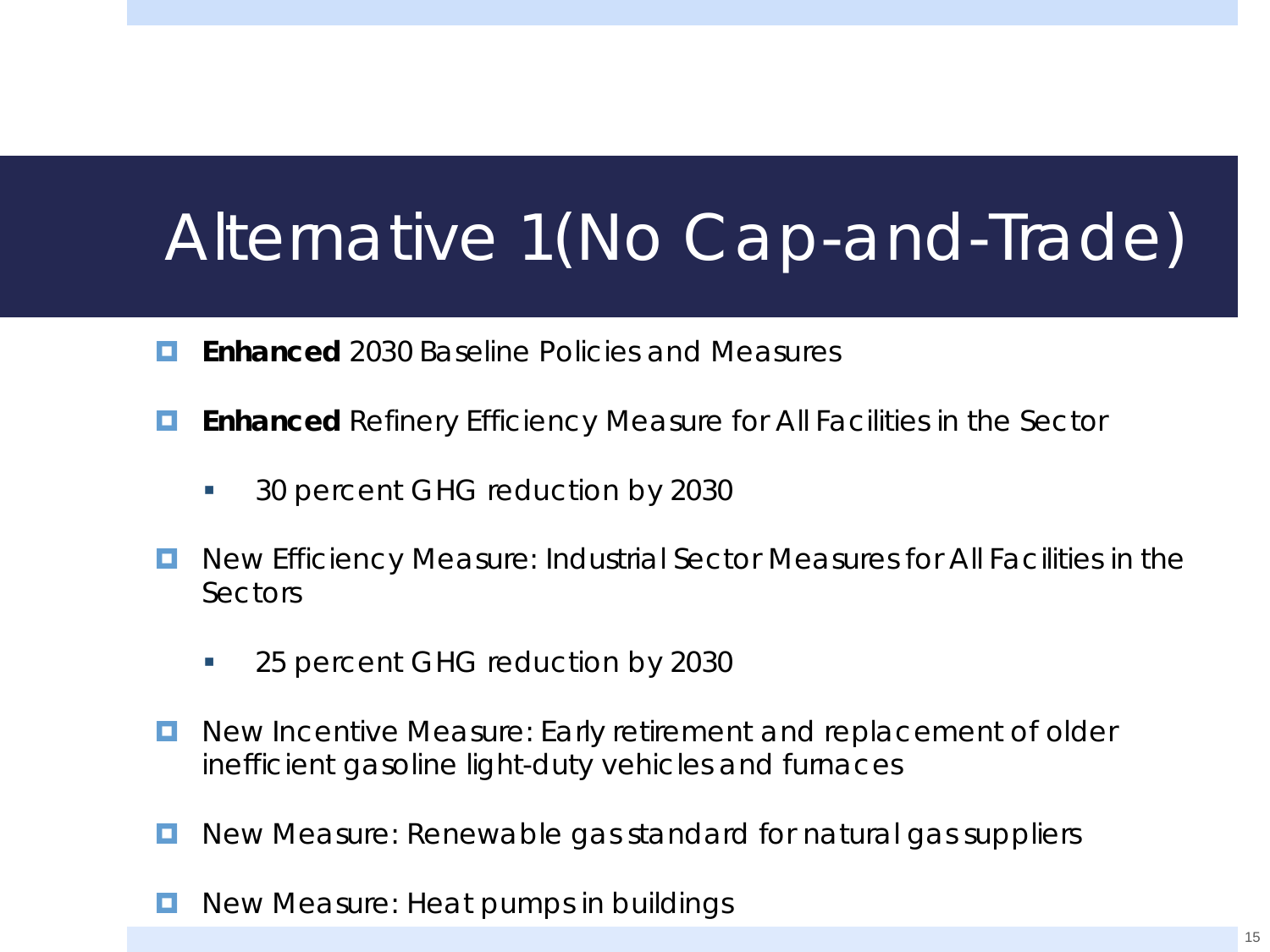# Alternative 2 (Carbon Tax)

**E** 2030 Baseline Policies and Measures

**Plus:**

- **D** New Refinery Efficiency Measure for All Facilities in the Sector
	- **Fewer GHG emissions per barrel of a refined product**
	- **Estimated to achieve 20 percent GHG reductions by 2030**
- Carbon tax post-2020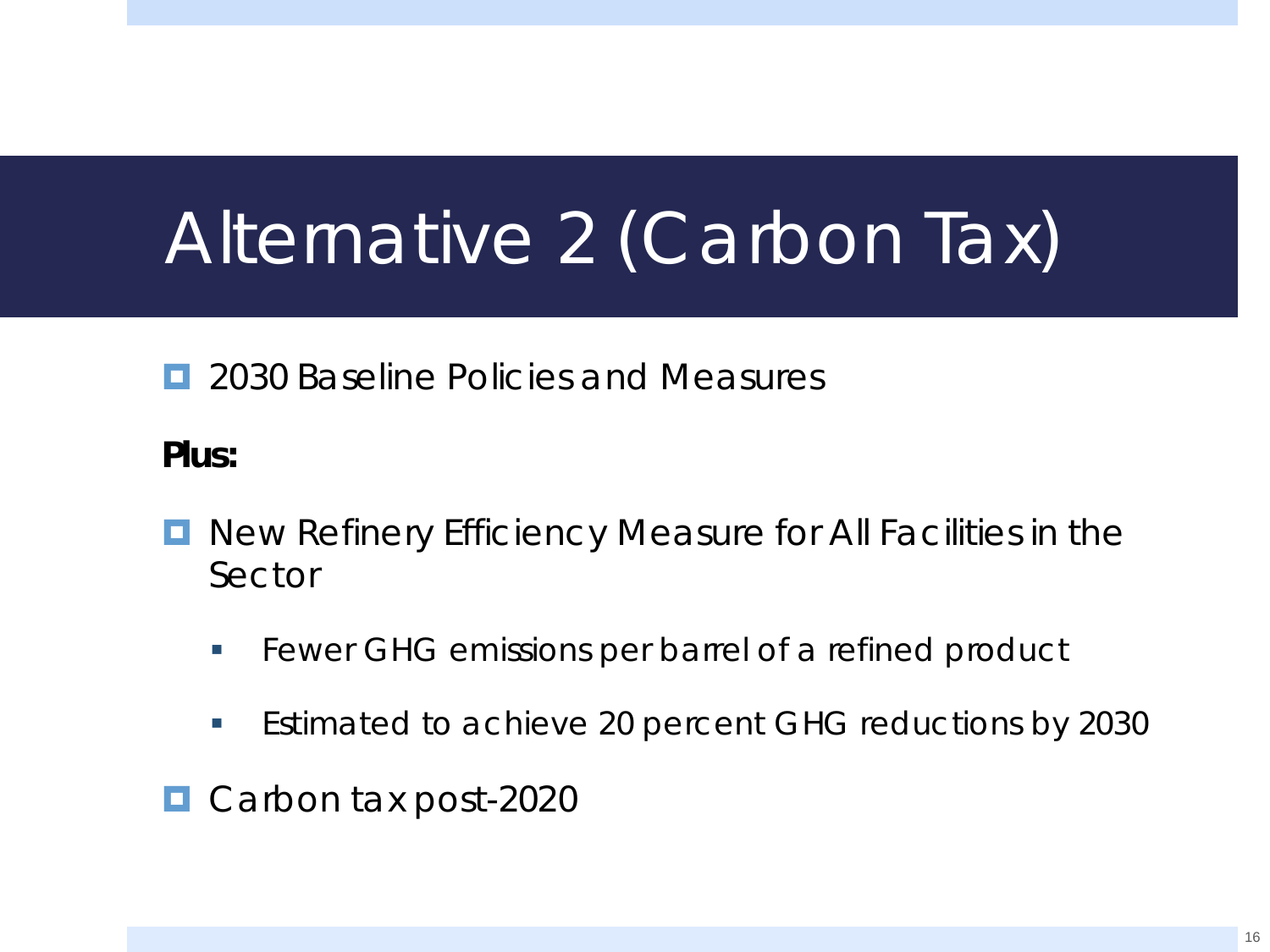#### Draft Scoping Plan and Alternative 2 (Carbon Tax) GHG Emissions by Sector in 2030

| <b>Preliminary Estimated GHGs by Sector [MMTCO2e]</b> |               |                                           |                          |                       |  |  |
|-------------------------------------------------------|---------------|-------------------------------------------|--------------------------|-----------------------|--|--|
|                                                       | 1990          | <b>Sector GHG</b><br>emissions in<br>2030 | Change in<br><b>GHGs</b> | % change<br>from 1990 |  |  |
| <b>Agriculture</b>                                    | 25            | 24                                        | $-1$                     | $-5%$                 |  |  |
| <b>Residential and Commercial</b>                     | 44            | 38                                        | $-6$                     | $-14%$                |  |  |
| <b>Electric Power</b>                                 | 108           | 36                                        | $-72$                    | $-67%$                |  |  |
| <b>High GWP</b>                                       | $\mathcal{S}$ | 10                                        | 7                        | $+217%$               |  |  |
| Industrial                                            | 97            | 77                                        | $-20$                    | $-20%$                |  |  |
| <b>Recycling and Waste</b>                            |               | 9                                         | $\overline{2}$           | $+24%$                |  |  |
| Transportation                                        | 152           | 106                                       | $-46$                    | $-30%$                |  |  |
| Net sink                                              | $-7$          | n/a                                       | n/a                      | n/a                   |  |  |
| Cap-and-Trade/Carbon Tax                              | n/a           | $-40$                                     | n/a                      | n/a                   |  |  |
| Totall                                                | 431           | 260                                       | $-171$                   | $-40%$                |  |  |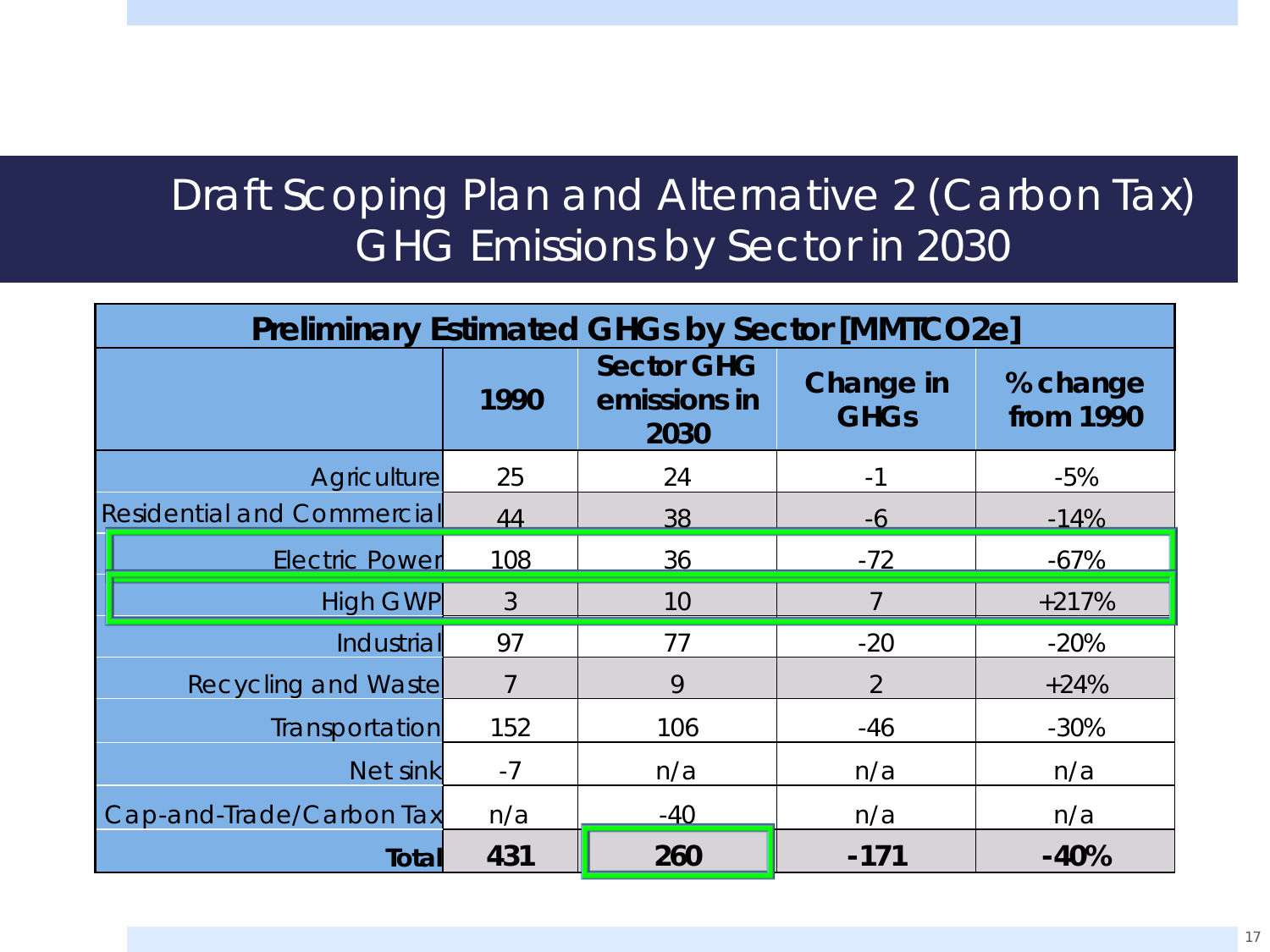### 2030 GHG Emissions by Sector: Alternative 1(No Cap-and-Trade)

| <b>Preliminary GHGs by Sector [MMTCO2e]</b> |                |                                           |                                 |                       |  |  |
|---------------------------------------------|----------------|-------------------------------------------|---------------------------------|-----------------------|--|--|
|                                             | 1990           | <b>Sector GHG</b><br>emissions in<br>2030 | <b>Change in</b><br><b>GHGs</b> | % change<br>from 1990 |  |  |
| <b>Agriculture</b>                          | 25             | 23                                        | $-2$                            | $-7\%$                |  |  |
| Residential and                             |                |                                           |                                 |                       |  |  |
| Commercial                                  | 44             | 32                                        | $-12$                           | $-27%$                |  |  |
| <b>Electric Power</b>                       | 108            | 30                                        | $-78$                           | $-73%$                |  |  |
| <b>High GWP</b>                             | 3              | 10                                        | 7                               | $+217%$               |  |  |
| Industrial                                  | 97             | 66                                        | $-31$                           | $-32%$                |  |  |
| <b>Recycling and Waste</b>                  | $\overline{7}$ | 9                                         | $\overline{2}$                  | $+24%$                |  |  |
| Transportation                              | 152            | 93                                        | $-58$                           | $-38%$                |  |  |
| Net sink                                    | $-7$           | n/a                                       | n/a                             | n/a                   |  |  |
| Total                                       | 431            | $\sim$ 264 (few<br>short of 260)          | $-167$                          | $-39%$                |  |  |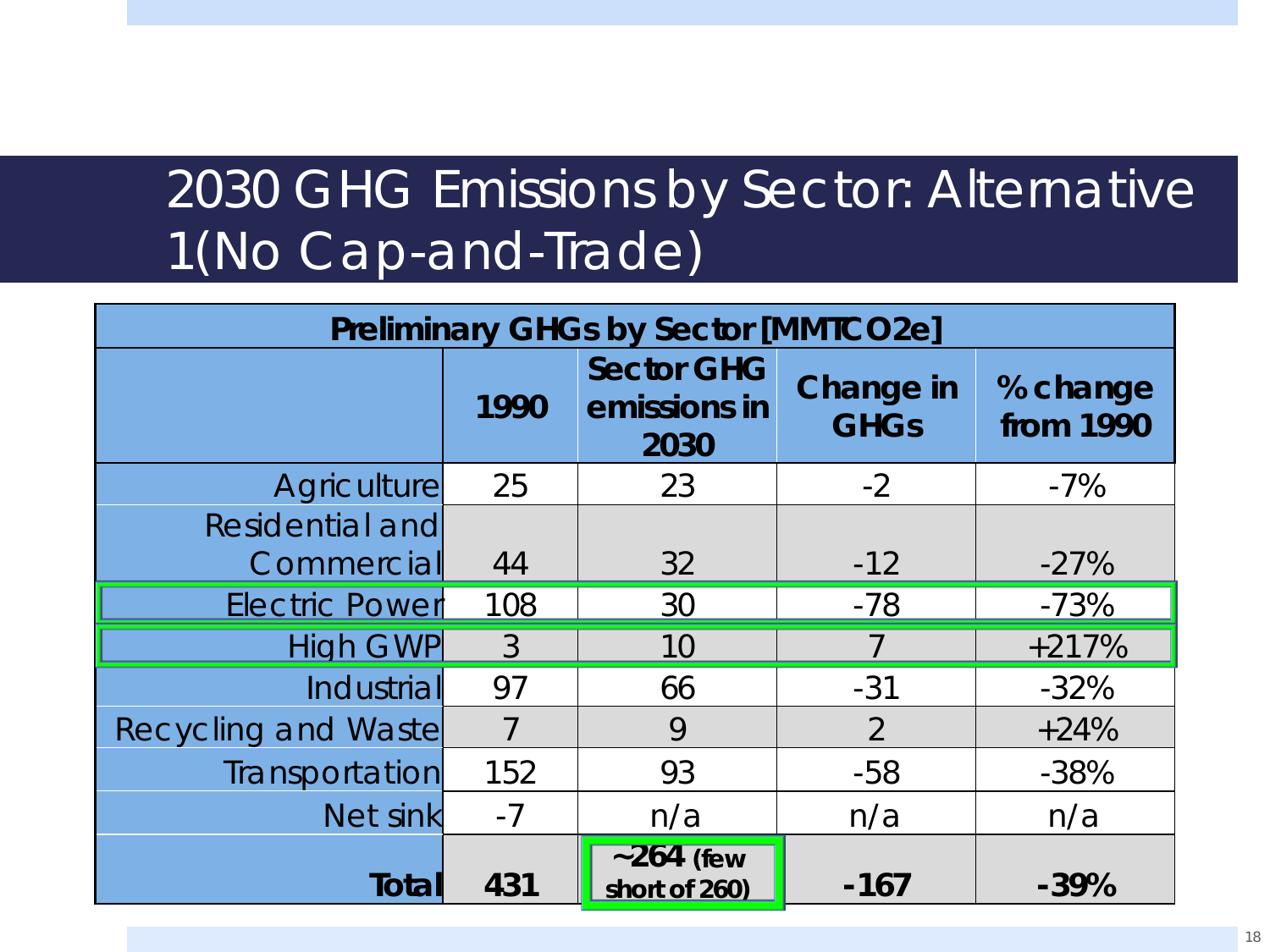### Estimated 2021-2030 GHG Reductions Draft Scoping Plan Scenario (Cumulative)

#### <sup>671</sup> **GHG Reductions Summary**

- Ideal scenario: current and proposed programs begin today
- Uncertainty scenario: programs do not begin until 2021 & reflects other uncertainties
- Baseline policies achieve 543 M MTCO2e (Refinery measure achieves ~40 MMTCO2)
	- Cap-and-Trade achieves:
		- ~98 MMTCO2e if all measures meet expectations
		- Up to~270 MMTCO2e if measures fall short



#### **Estimated Cumulative 2021 -2030 GHG Reductions Ranges MMTCO2e\***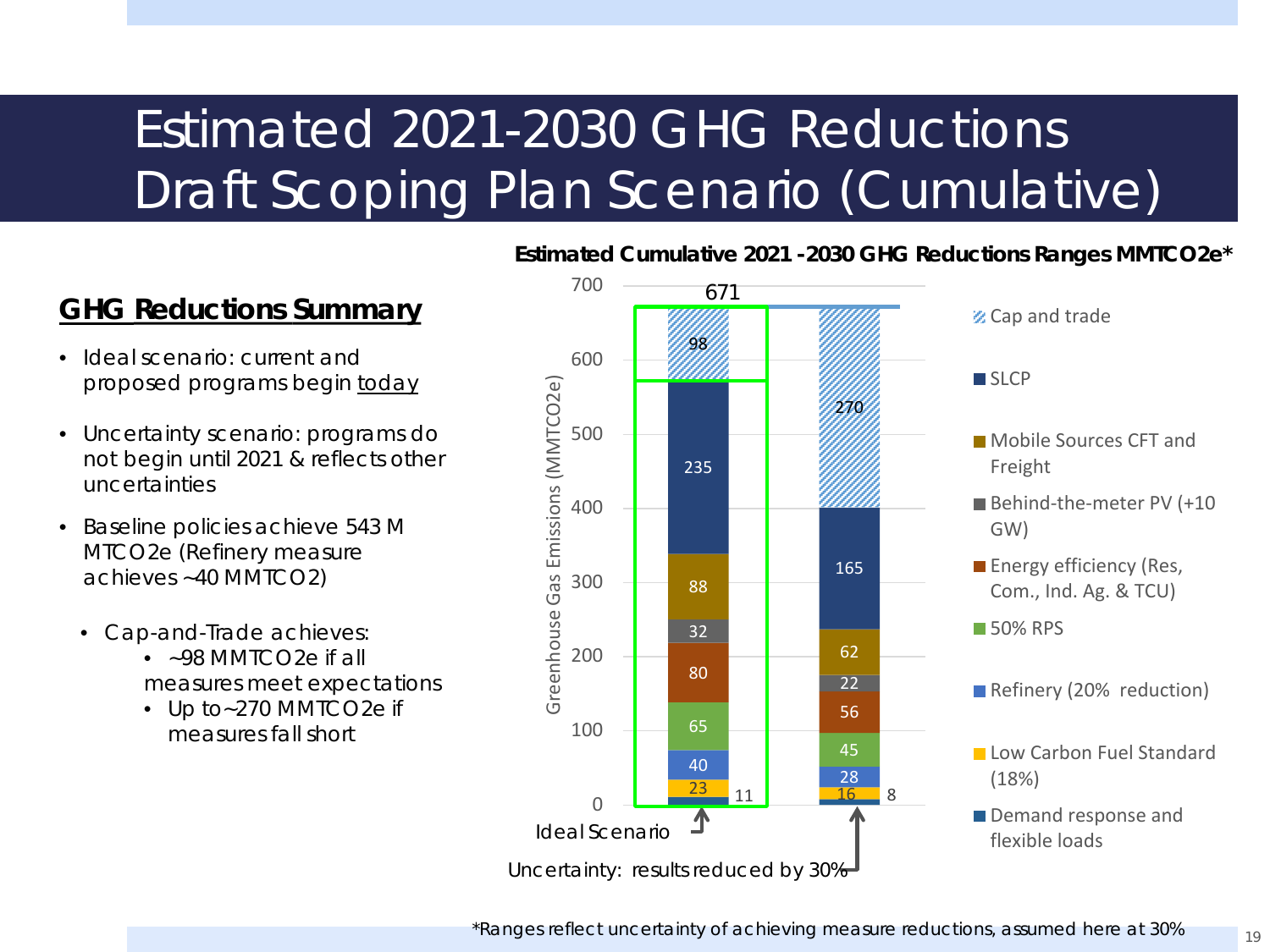#### Estimated 2021-2030 GHG Reductions Alternative 1(No Cap-and-Trade) (Cumulative)

#### **GHG Reductions Summary**

- Ideal modeled scenario: current and proposed programs begin today
- Uncertainty scenario: programs do not begin until 2021 & reflects other uncertainties
- Under ideal conditions, if measures meet expectations, more than 671 MMTCO<sub>2e</sub>
- If measures fall short of expected reductions, the scenario does not achieve the 2030 limit requiring the development of additional actions to meet the target



#### **Estimated Cumulative 2021 -2030 GHG Reduction Ranges MMTCO2**

\*Ranges reflect uncertainty of achieving measure reductions, assumed here at 30%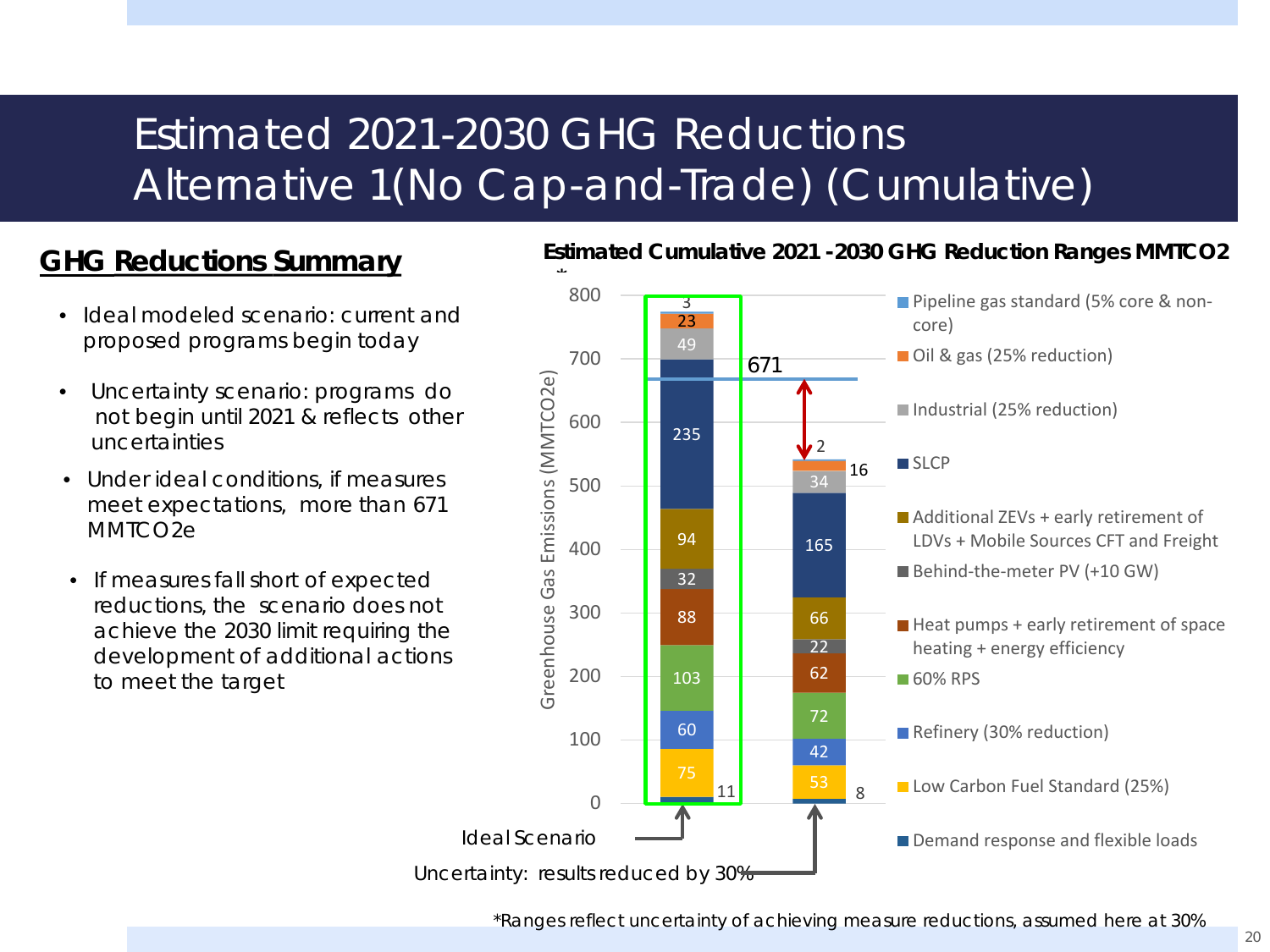### Scenario Policy Analysis Draft Scoping Plan Scenario

#### **Benefits**

- Majority of reductions due to baseline policies and measures
- **D** New measures delivers refinery facility GHG emission reductions
- Declining cap delivers additional GHG reductions beyond other measures to achieve the 2030 limit
- Cap-and-Trade Program constrains emissions through a declining emissions limit and scales to provide additional reductions if other measures do not perform as expected
- Free allocation to minimize emissions leakage, where identified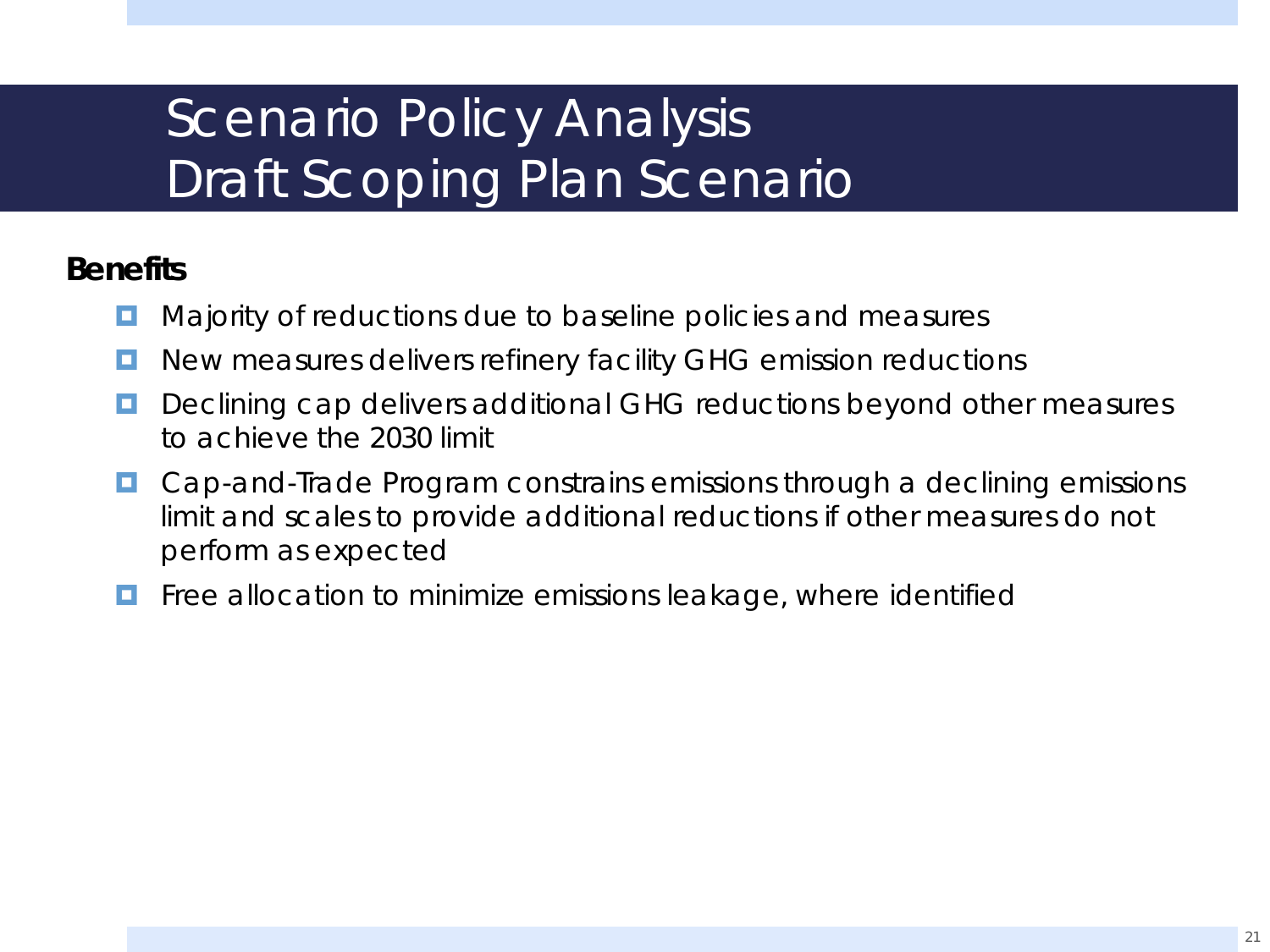### Scenario Policy Analysis Draft Scoping Plan Scenario, cont.

#### **Benefits, cont.**

- Provides compliance flexibility and allows for continuation and expansion international and subnational collaboration through linkages
- **Provides auction proceeds for Greenhouse Gas Reduction Fund** Investments
- Can be adapted for Clean Power Plan (CPP) compliance mechanism

#### **Drawbacks**

Different legal interpretations about authority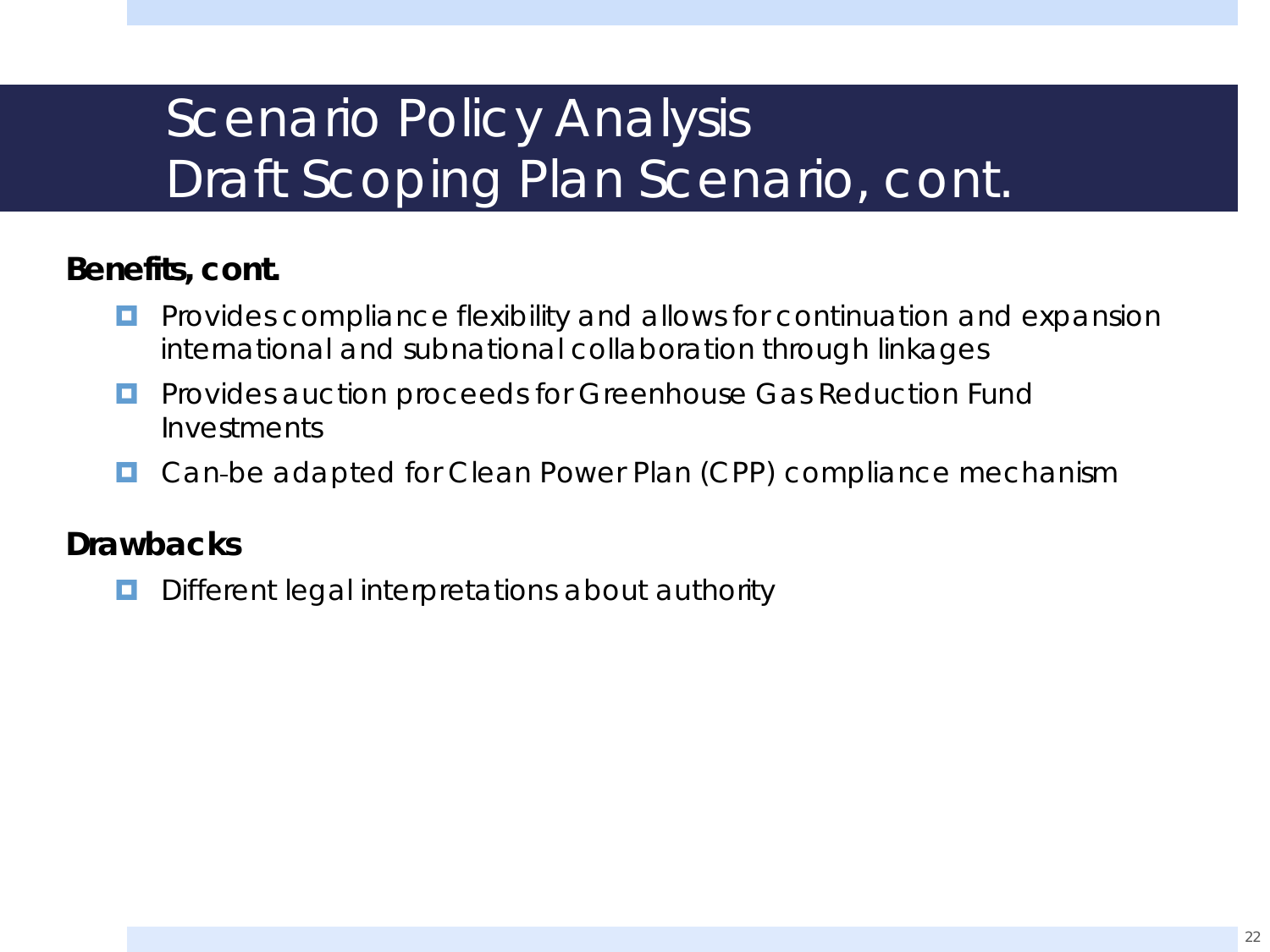### Scenario Policy Analysis Draft Scoping Plan Scenario, cont.

- **D** Cap-and-Trade Program
	- Considerations to reflect AB 197 direction
	- **Potential design changes could support greater GHG** emissions reductions at covered entities
		- **Evaluate limiting offsets for post-2020**
		- Change allocation methodology to reflect expected decline in GHG compliance obligation, not just minimizing emissions leakage
		- **Decrease allocation if a covered facility reports an increase in** onsite criteria and toxics emissions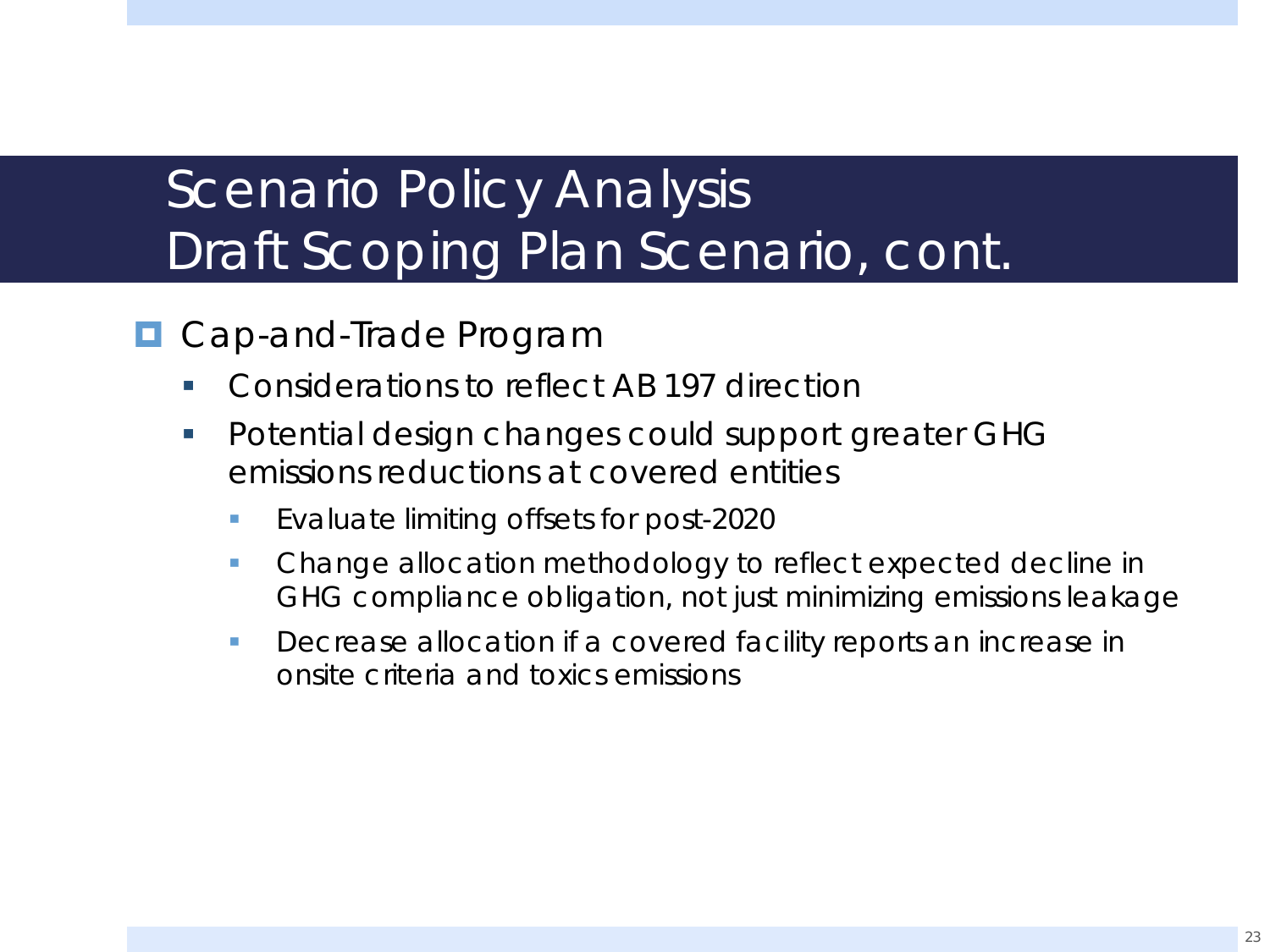### Preliminary GHG Modeling Results

**Draft Scoping Plan Scenario and Alternative 2**

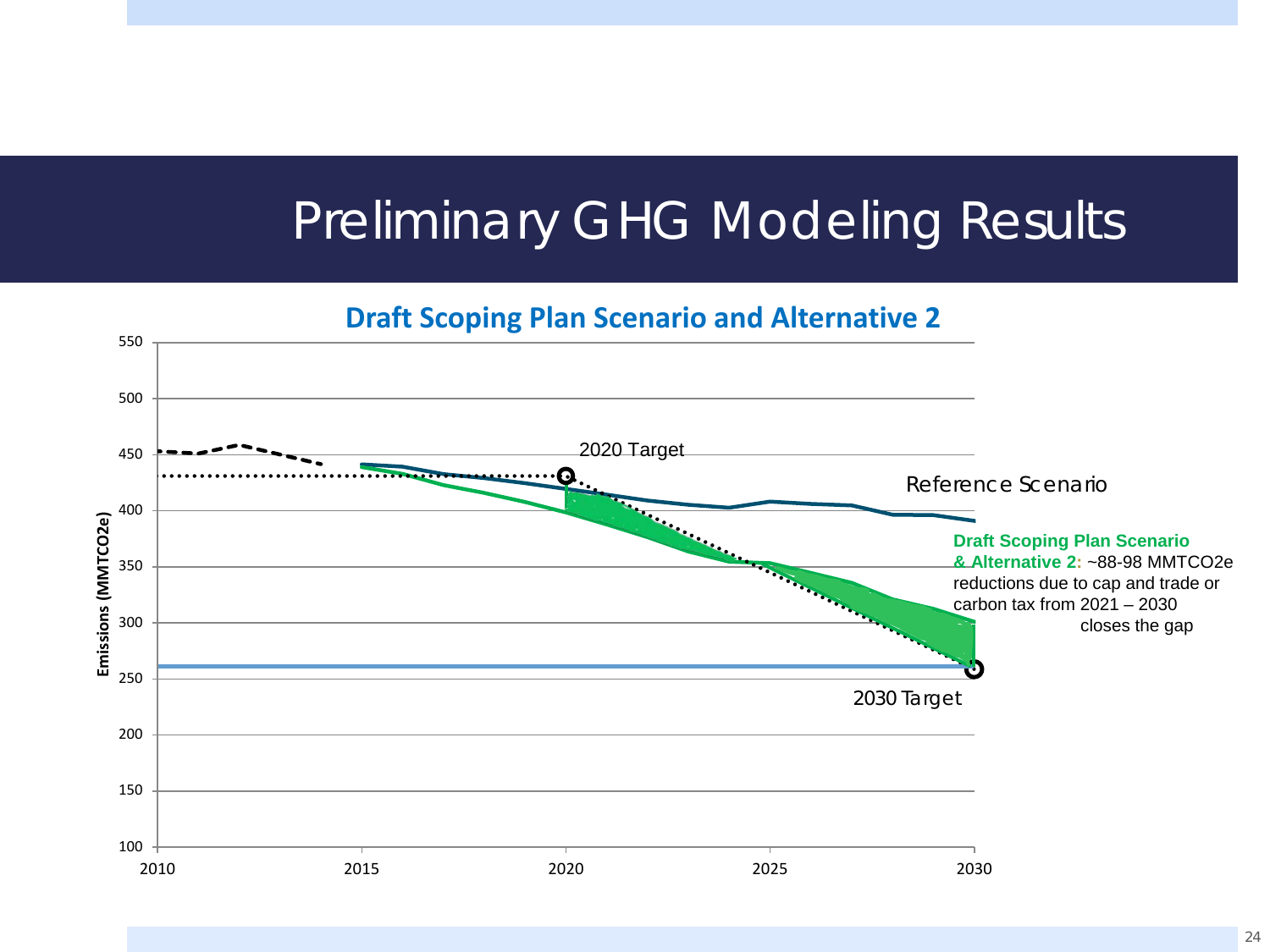### Scenario Policy Analysis Alternative 1 (No Cap-and-Trade)

#### **Benefits**

- **L** Under ideal conditions, estimated to deliver more cumulative emissions reductions than needed to achieve the 2030 limit, but emissions start to increase in later years
- Majority of reductions due to enhanced known commitments
- **D** New measures deliver refinery and industrial facility GHG emission reductions

#### **Drawbacks**

- New statutory authority is needed for some policies and measures
- Fewer options for minimizing emissions leakage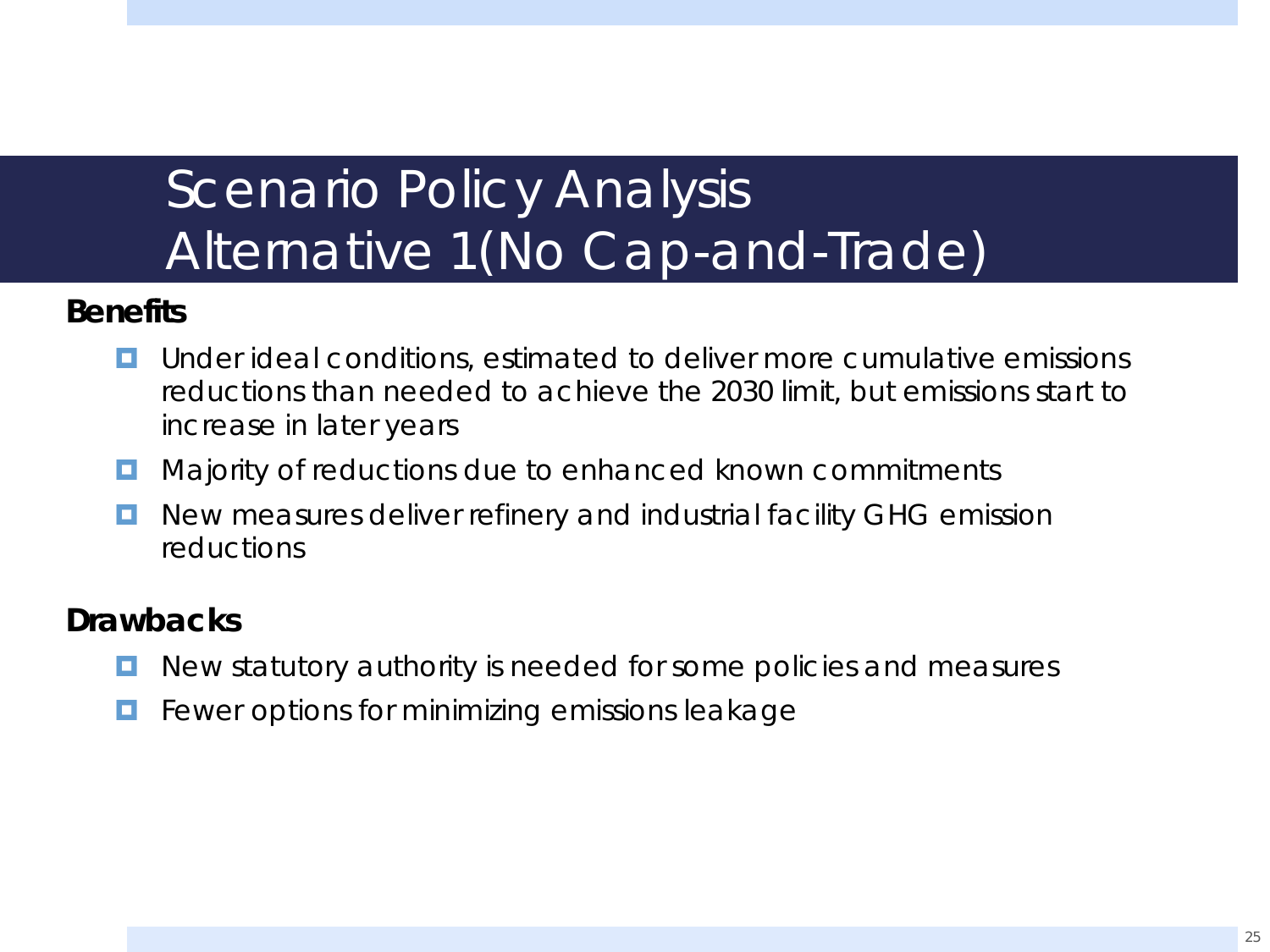### Scenario Policy Analysis Alternative 1(No Cap-and-Trade), cont.

#### **Drawbacks, cont.**

- Limited opportunities for international or subnational collaboration through linkages
- **D** No auction proceeds to fund Greenhouse Gas Reduction Fund Investments
- **D** Would need to identify other measures for compliance with CPP
- Need additional funding for new incentive programs---(e.g. retiring & replacement of older cars)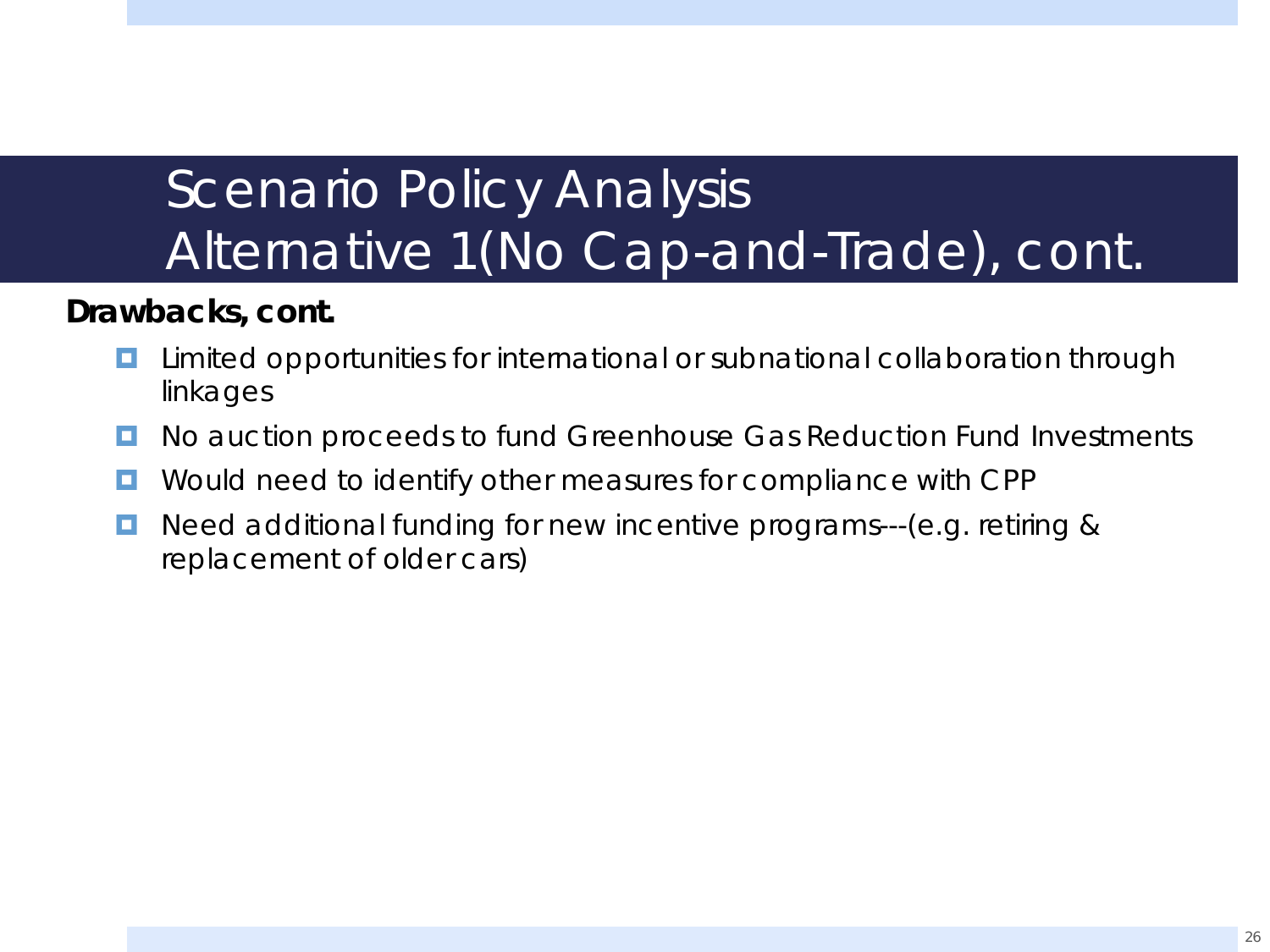### Preliminary GHG Modeling Results

**Alternative 1 – No Cap-and-Trade**

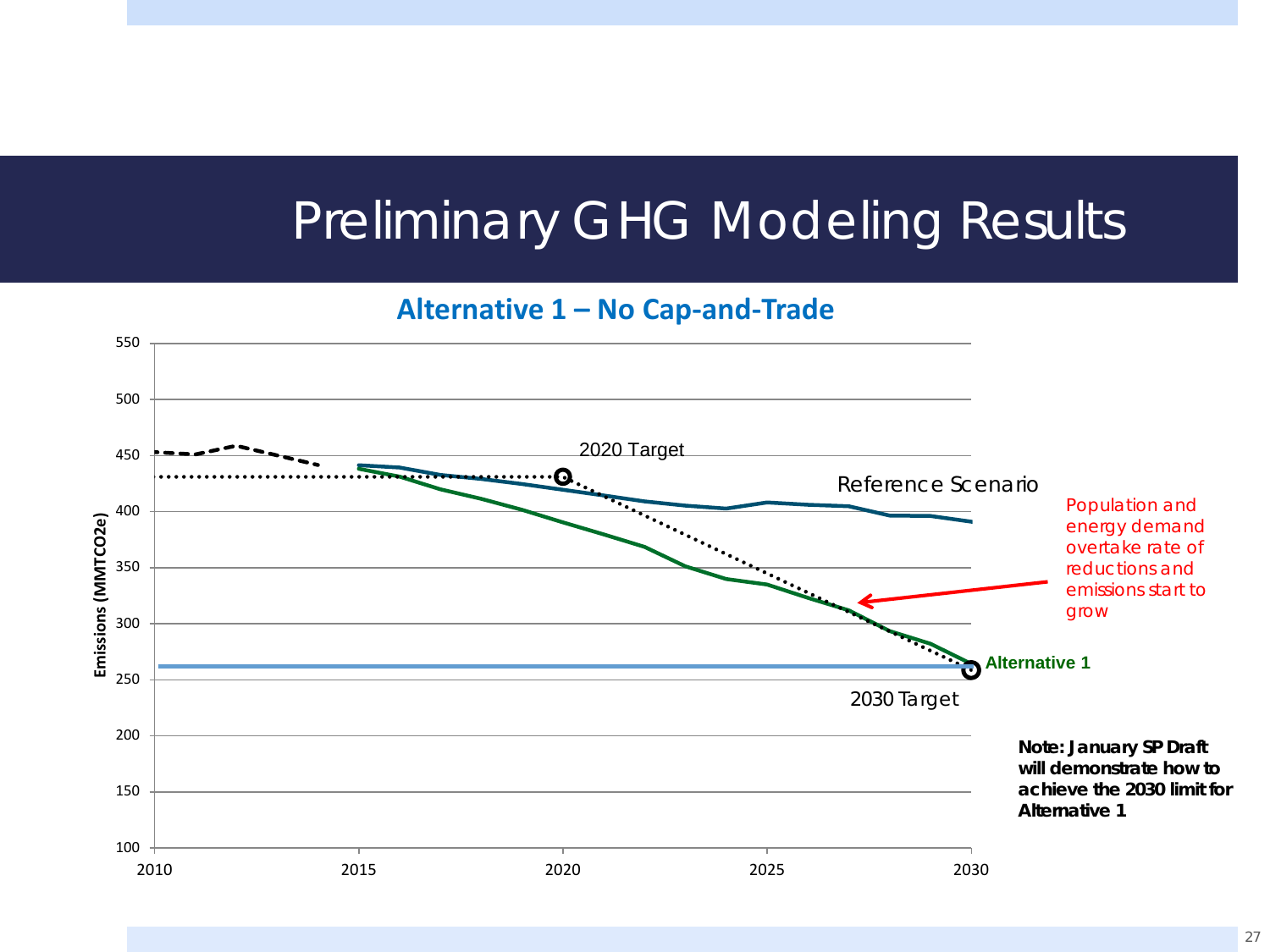### Scenario Policy Analysis Alternative 2 (Carbon Tax)

#### **Benefits**

- **E** Majority of reductions due to known commitments
- **D** New measure delivers refinery facility GHG emission reductions
- **Provides compliance flexibility**
- **D** Could provide revenue for potential Greenhouse Gas Reduction Fund Investments, or other uses

#### **Drawbacks**

- Carbon tax does **not include** an explicit emissions limit (does not guarantee reductions)
- **If** if reductions aren't realized, additional measures need to be implemented quickly to make up unrealized reductions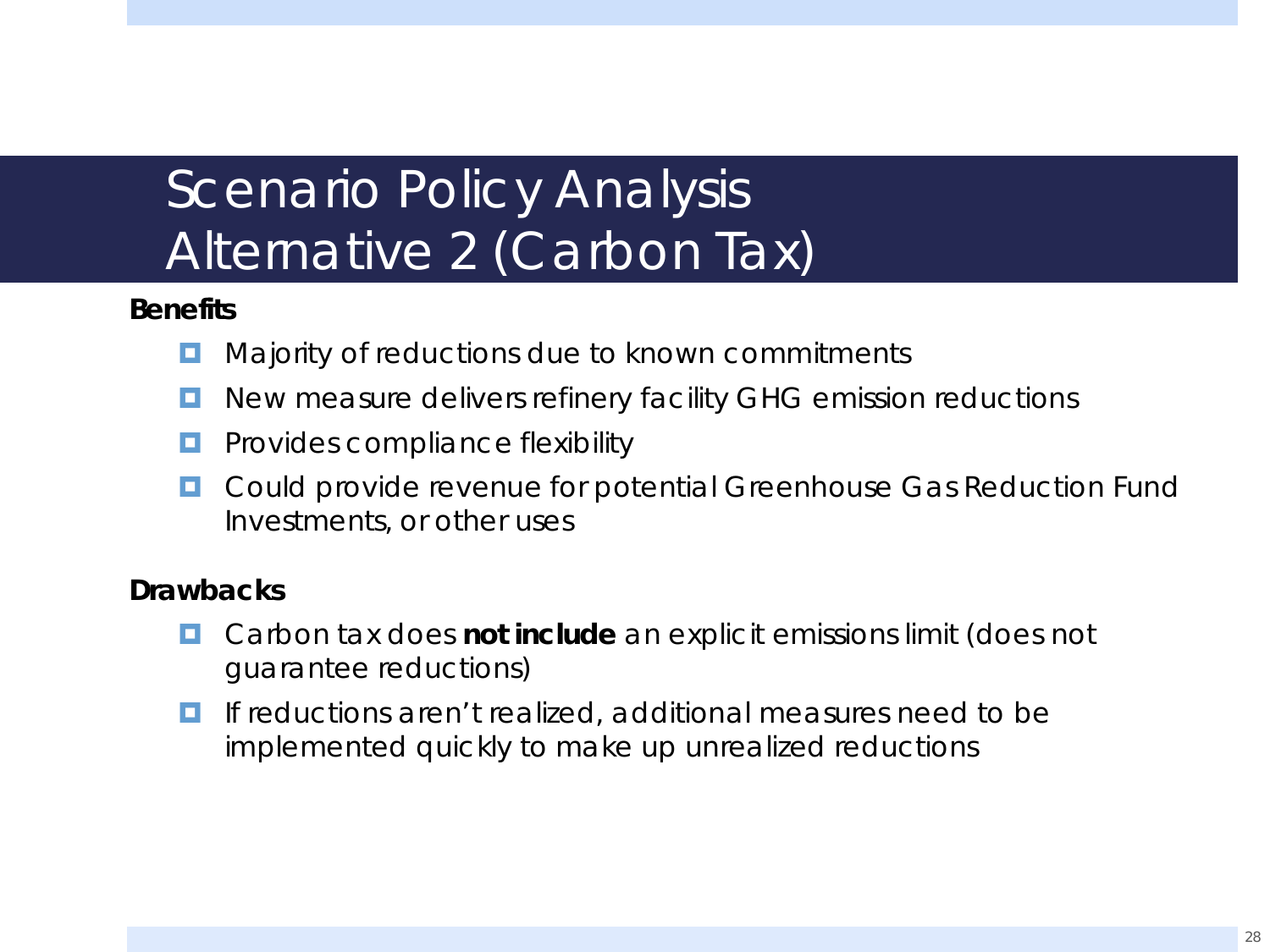### Scenario Policy Analysis Alternative 2 (Carbon Tax) cont.

#### **Drawbacks, cont.**

- New statutory authority is needed
	- Structure of carbon tax is unclear absent of legislative direction difficult to evaluate
	- Options to minimize emissions leakage are unclear (include exemptions for trade exposed sectors, putting burden on other sectors for GHG reductions)
- $\Box$  May not achieve reductions beyond the known measures
- **D** No clear path for international and subnational collaboration through linkages
- **Potential for additional GHG reductions at covered entities**
- D Does not include an enforceable mandate as required by US EPA to reduce emissions at the stack - would need to identify other measures for compliance with CPP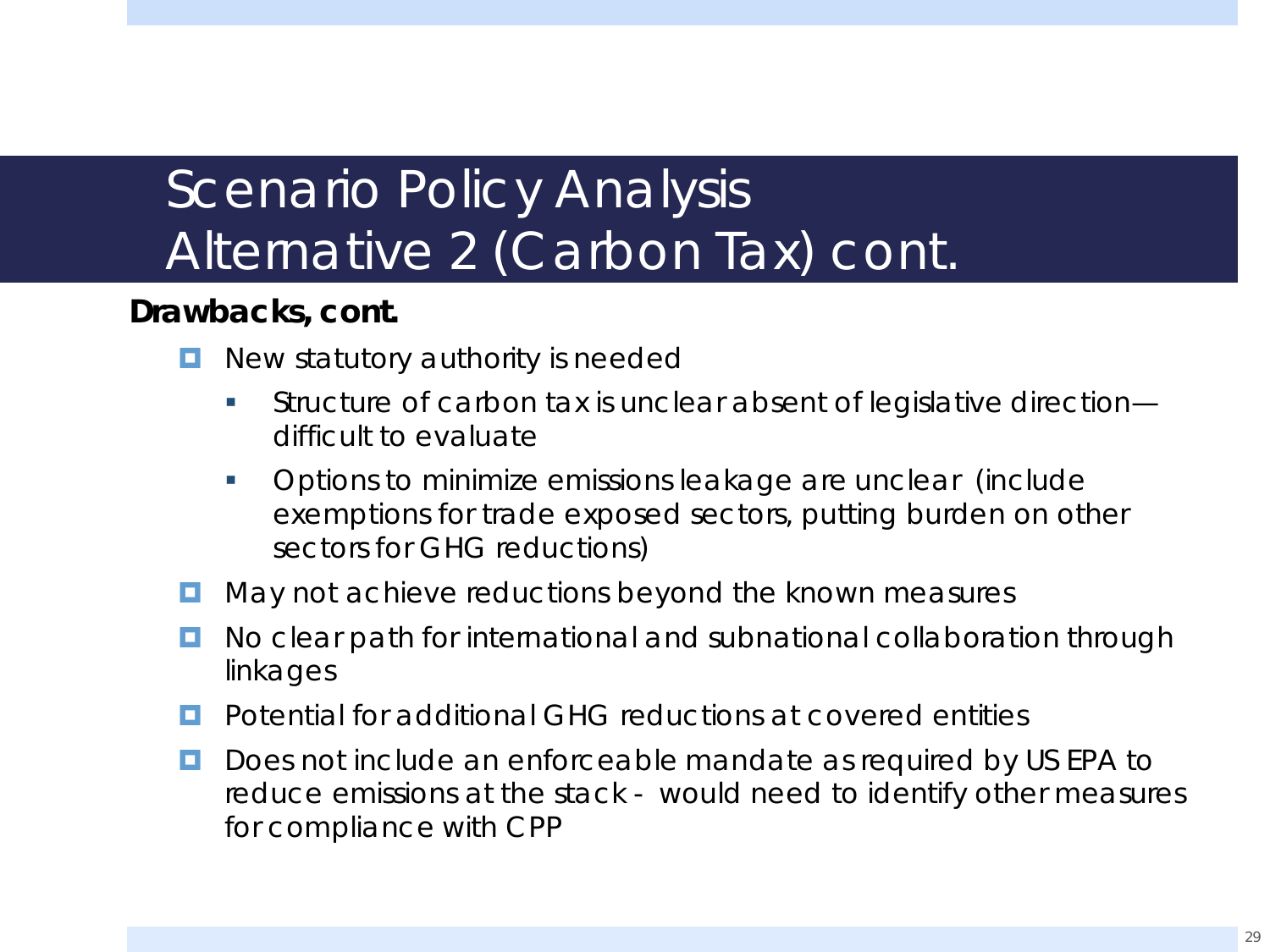### Preliminary GHG Modeling Results

**Draft Scoping Plan Scenario and Alternative 2**

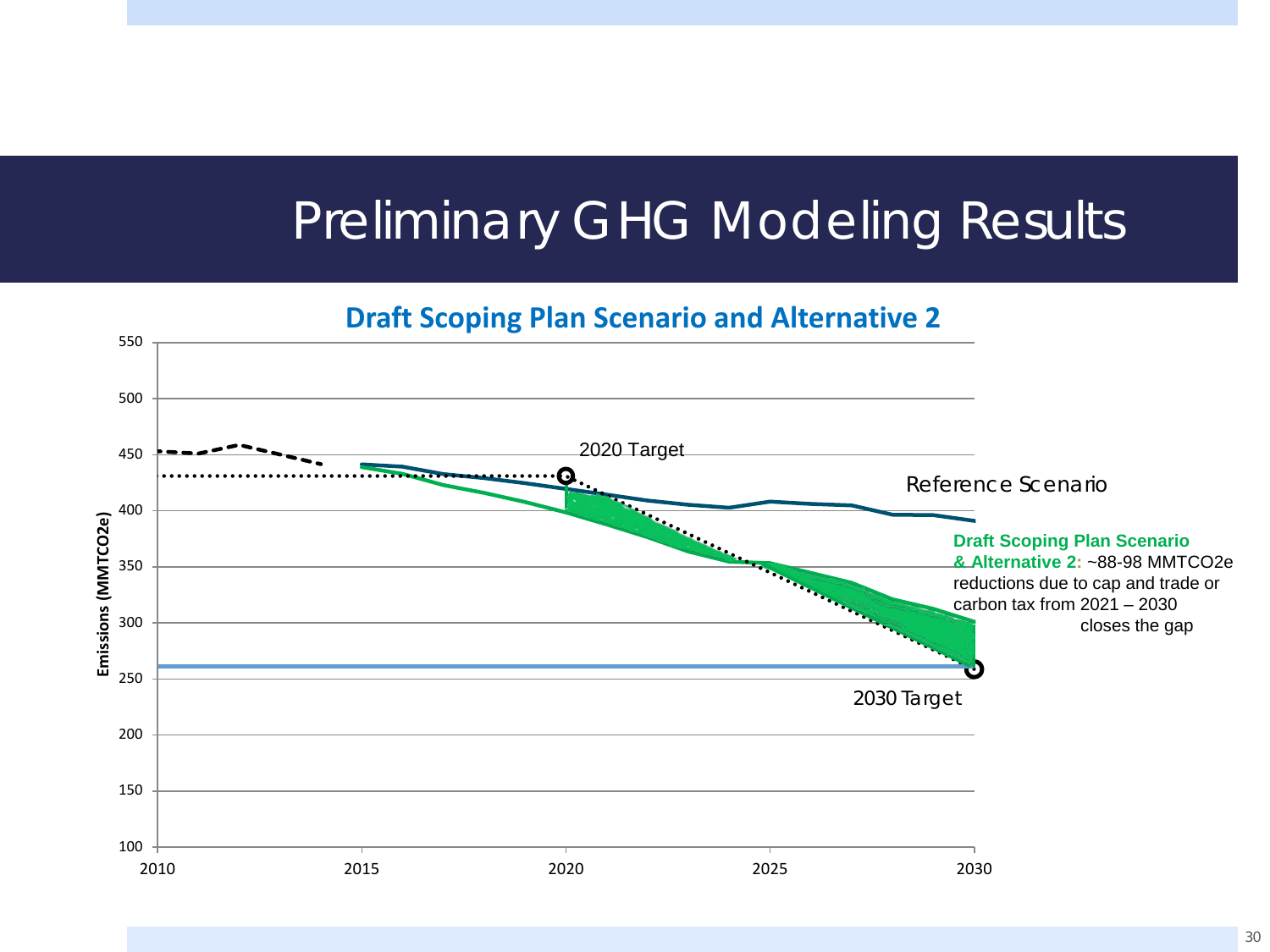## Next Steps: Economic Analysis

- Identify the structure of the carbon tax in Alternative 2
	- Collaboration with Economic Reviewers and stakeholders
- **E.** Continue to refine cost estimates
	- Capital costs
	- Incentives for retirement and replacement
- **E** Address uncertainty in GHG reductions and costs
- **I** Incorporate AB 197 requirements
- **E** Analyze economic impact on Disadvantaged Communities
- **P** Present modeling results in January for each scenario
	- GHG reductions, direct costs, and macroeconomic costs
	- **Sensitivity analysis**
	- **Model documentation and public release**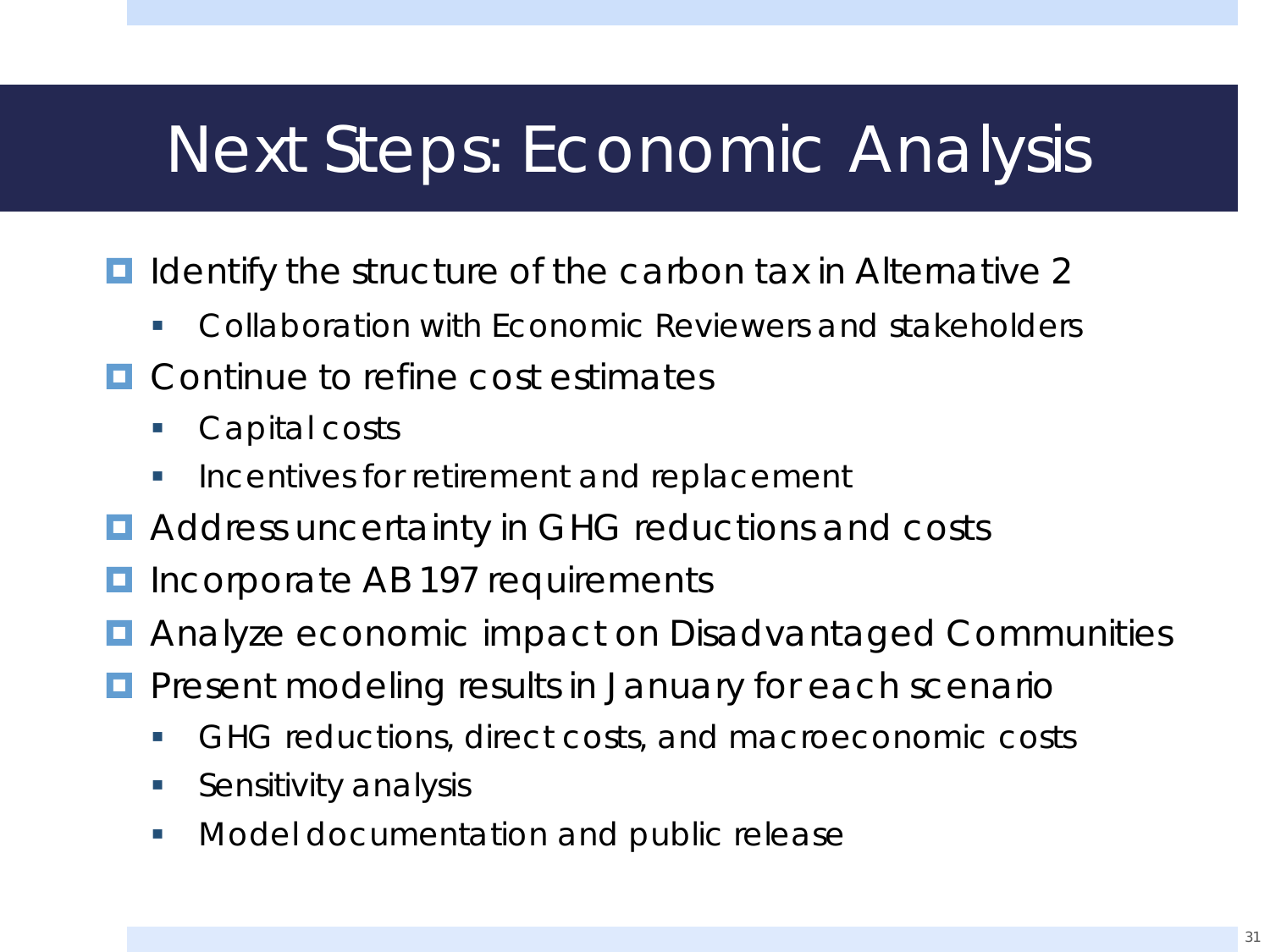## Role of Local Action

- **L** Local governments are critical partners in State strategy
- Rate of reduction to achieve 2030 target requires an "all hands" on deck" approach
- Many local governments are already leading climate efforts
	- Local Climate Action Plans
- **E** Air district actions to reduce air pollutants also reduce GHGs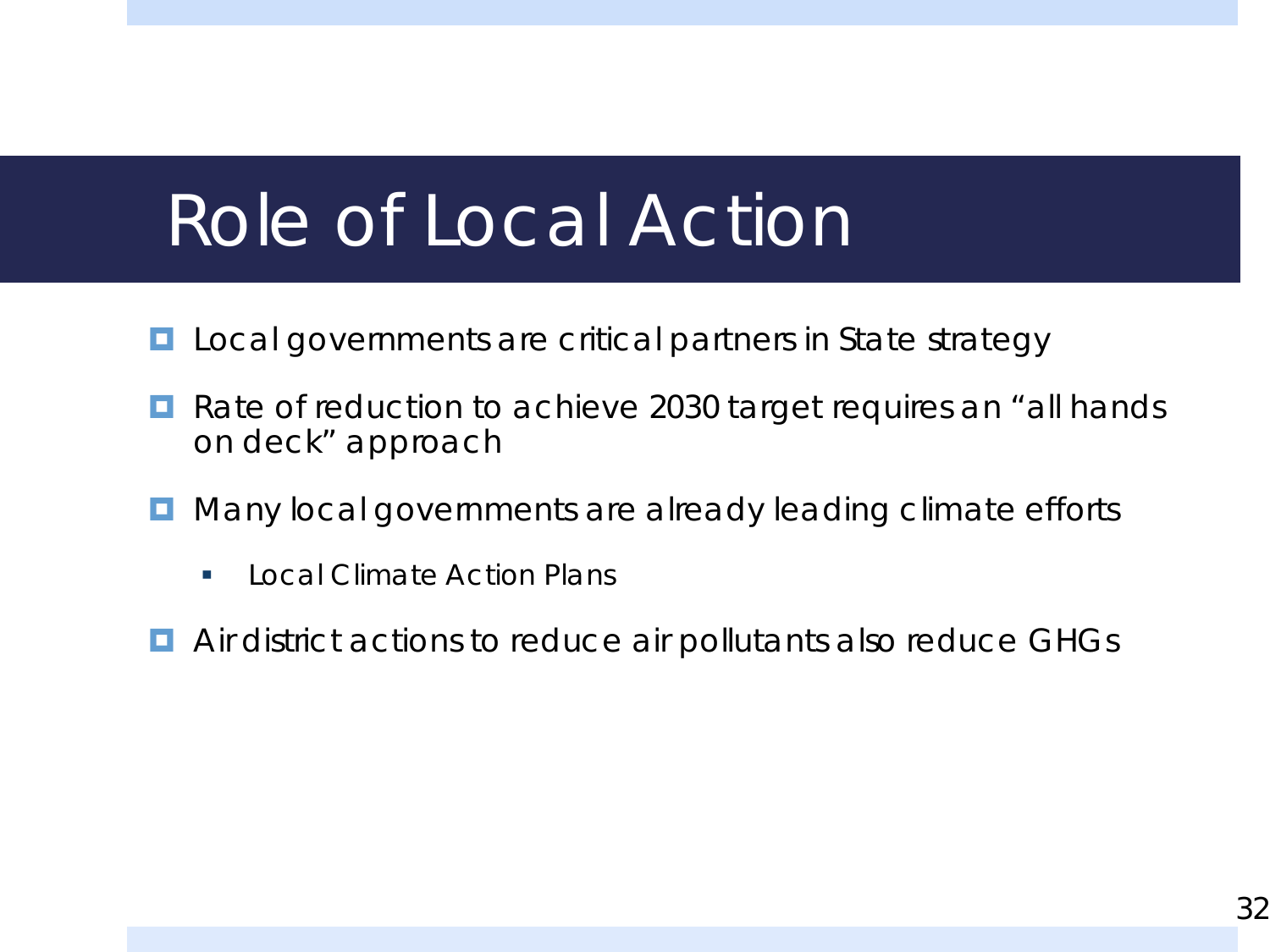### Recommended Local Plan Level Goals

- Community-wide goal of 6 MTCO2e per capita by 2030 and 2 MTCO2e per capita by 2050 implemented through Climate Action Plan
	- Consistent with statewide limits in AB 32, SB 32 and EO S-3-05
	- **Consistent with Under 2 MOU "fair share"**
	- **EXECONS** Consistent with Paris Agreement
	- **Demonstrates leadership role on climate change mitigation**
- Per person approach allows for population growth in a more sustainable manner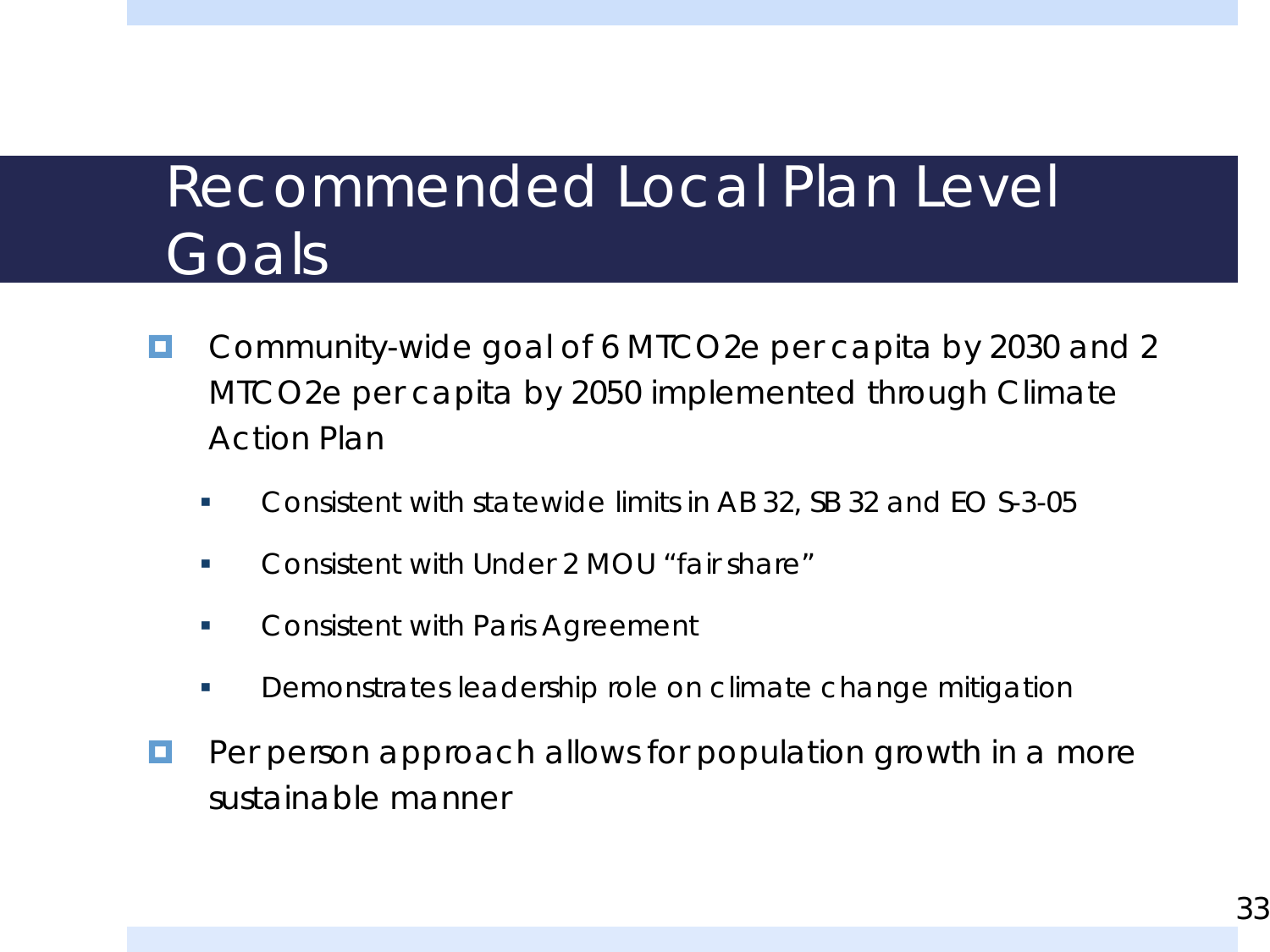## Project Level GHG Goals (CEQA)

- **Recommend projects to implement all feasible measures to** reduce GHGs
	- **Lead agency can develop numeric project level thresholds**
	- **Projects with emissions in excess of threshold, incorporate all** feasible mitigation
		- **Nitigation recommendation: onsite, in air basin, elsewhere**